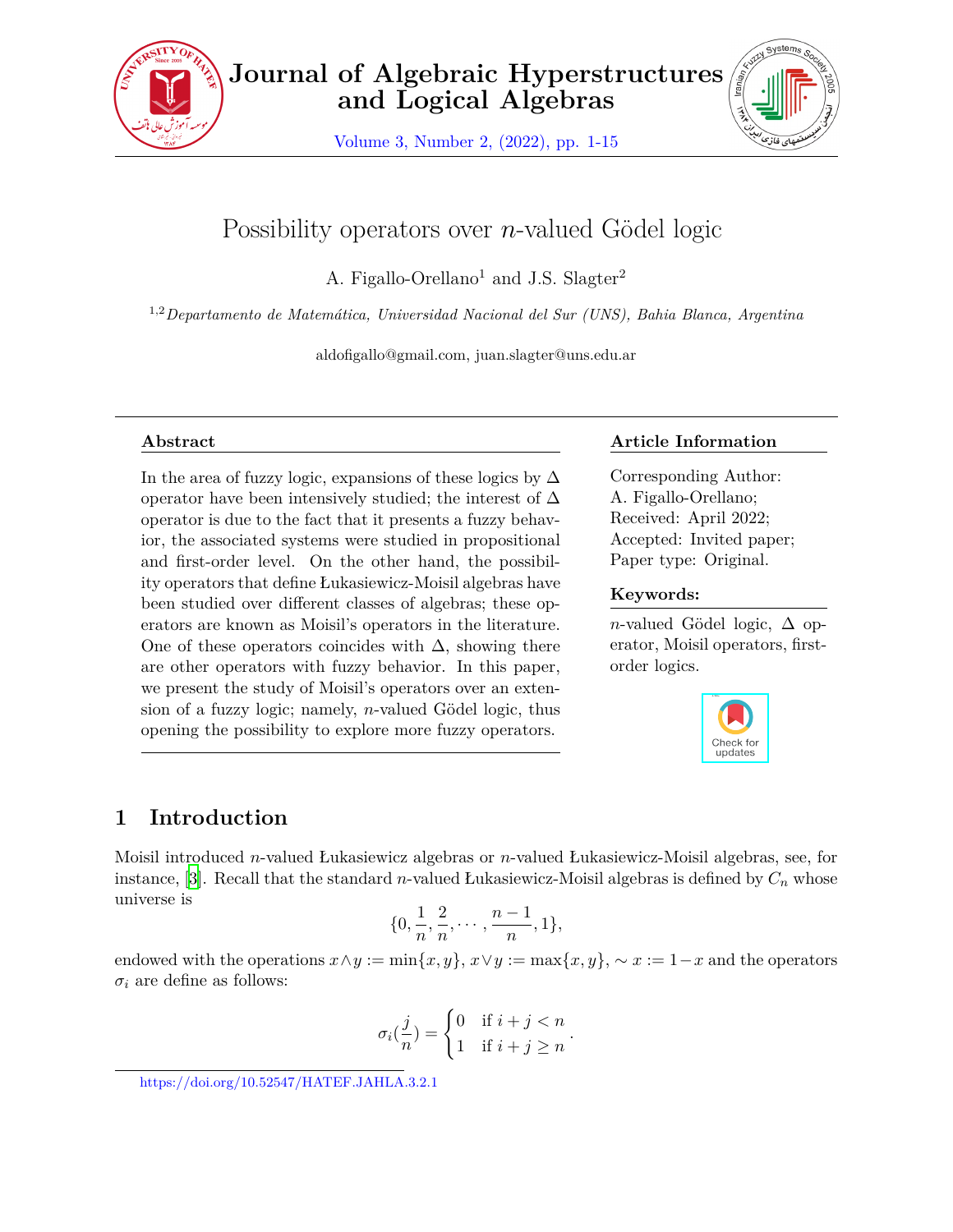The operators  $\sigma_i$  are certain lattice-homomorphisms for  $0 \leq i \leq n-1$ . Interestingly, certain extensions of *n*-valued Heyting algebras expanded by Moisil's operators  $\sigma_i$  were studied by Cignoli and Iturrioz. These structures were considered with the intention of presenting termwise equivalent classes to the MV*n*-algebras and *n*-valued Łukasiewicz-Moisil algebras, respectively, [\[8,](#page-13-1) [22](#page-14-0)].

Later on, Canals-Frau and Figallo studied different fragments of the class studied by Cignoli and Iturrios, [[4](#page-13-2), [5](#page-13-3)]. Recently, Figallo-Orellano and Slagter studied an implicational fragment with disjunction and presented sound and complete propositional and quantified calculus w.r.t. the class of these algebras, [[18\]](#page-13-4). The adequacy Theorems were given through a new algebraic logic technique developed in this paper; furthermore, this technique was also applied to a family of semisimple varieties studied in literature of algebraic logic, see [\[18](#page-13-4)].

On the other hand, the operator  $\sigma_0$  was studied and called  $\Delta$  operator by Baaz, [[2](#page-13-5)]; he studied the propositional and the quantified version of Gödel logic expanded by ∆. Later on, Hájek studied the extension of Basic Fuzzy Logic (BL), Łukasiewicz logic, Product logics and other fuzzy logics with ∆ operator, [\[20](#page-14-1)]. In this setting, Esteva and Godo introduced the logic MTL and its extension MTL<sub>∆</sub> by  $\Delta$  operator, [[10](#page-13-6)], see also [[11](#page-13-7), [12](#page-13-8)]. Furthermore, Hájek and Cintula called all these systems ∆-fuzzy logics and presented their quantified version with the respective soundness and Completeness Theorem in[[21\]](#page-14-2). Their completeness proof for these first-order logics is obtained by adding the axiom of *constant domains* and using a similar Henkin's strategy.

In this paper, we will introduce the class of *n*-valued  $\sigma$ -Gödel logic, this class of algebras is obtained by taking *n*-valued Heyting algebras expanded by Moisil's possibility operator. Later on, we will present the propositional and quantified logics that have the class introduced as algebraic counterpart. The soundness and Completeness Theorem will be proved by applying the technique developed in [\[17\]](#page-13-9) and [[18\]](#page-13-4), see also [\[9](#page-13-10)].

Recall that *n*-valued Heyting algebras are also known as *n*-valued Gödel algebras and they are algebraic counterpart to *intuitionistic logic* with a matrix based on a chain with *n* elements. To present this logic, let us consider the language of Gödel logic (for short, *G*) is built as usual from a countable set of propositional *V* , the constant *⊥*, the binary connectives *∧* and *→*. Disjunction and negation defined as  $\varphi \lor \psi := ((\varphi \to \psi) \to \psi) \land ((\psi \to \varphi) \to \varphi)$  and  $\neg \varphi := \varphi \to \bot$ , and the constant  $\top$  as  $\bot \to \bot$ . The axioms of  $\mathcal G$  are the following:

- $(A1)$   $(\varphi \to \psi) \to ((\psi \to \chi) \to (\varphi \to \chi)),$
- $(A2)$   $(\varphi \wedge \psi) \rightarrow \varphi$ ,
- $(A3)$   $(\varphi \wedge \psi) \rightarrow (\psi \wedge \varphi),$
- $(A4)$   $(\varphi \wedge (\varphi \rightarrow \psi)) \rightarrow (\psi \wedge (\psi \rightarrow \varphi)),$
- $(A5a)$   $(\varphi \to (\psi \to \chi)) \to ((\varphi \land \psi) \to \chi)),$
- $(A5b)$   $((\varphi \land \psi) \rightarrow \chi)) \rightarrow (\varphi \rightarrow (\psi \rightarrow \chi)),$
- $((A6) ((\varphi \rightarrow \psi) \rightarrow \chi) \rightarrow (((\psi \rightarrow \varphi) \rightarrow \chi) \rightarrow \chi),$
- $(A7)$   $\top \rightarrow \varphi$ ,
- (A8)  $\varphi \to (\varphi \land \varphi)$ .

The only deduction rule of *G* is *modus ponens*. This axiomatic comes from adding (A8) of Hájek's BL logic, [[20\]](#page-14-1). Later on, it was shown that axioms (A2) and (A3) were in fact redundant. It is well-known that the algebraic counterpart of  $\mathcal G$  is the class of Gödel algebras, which is a variety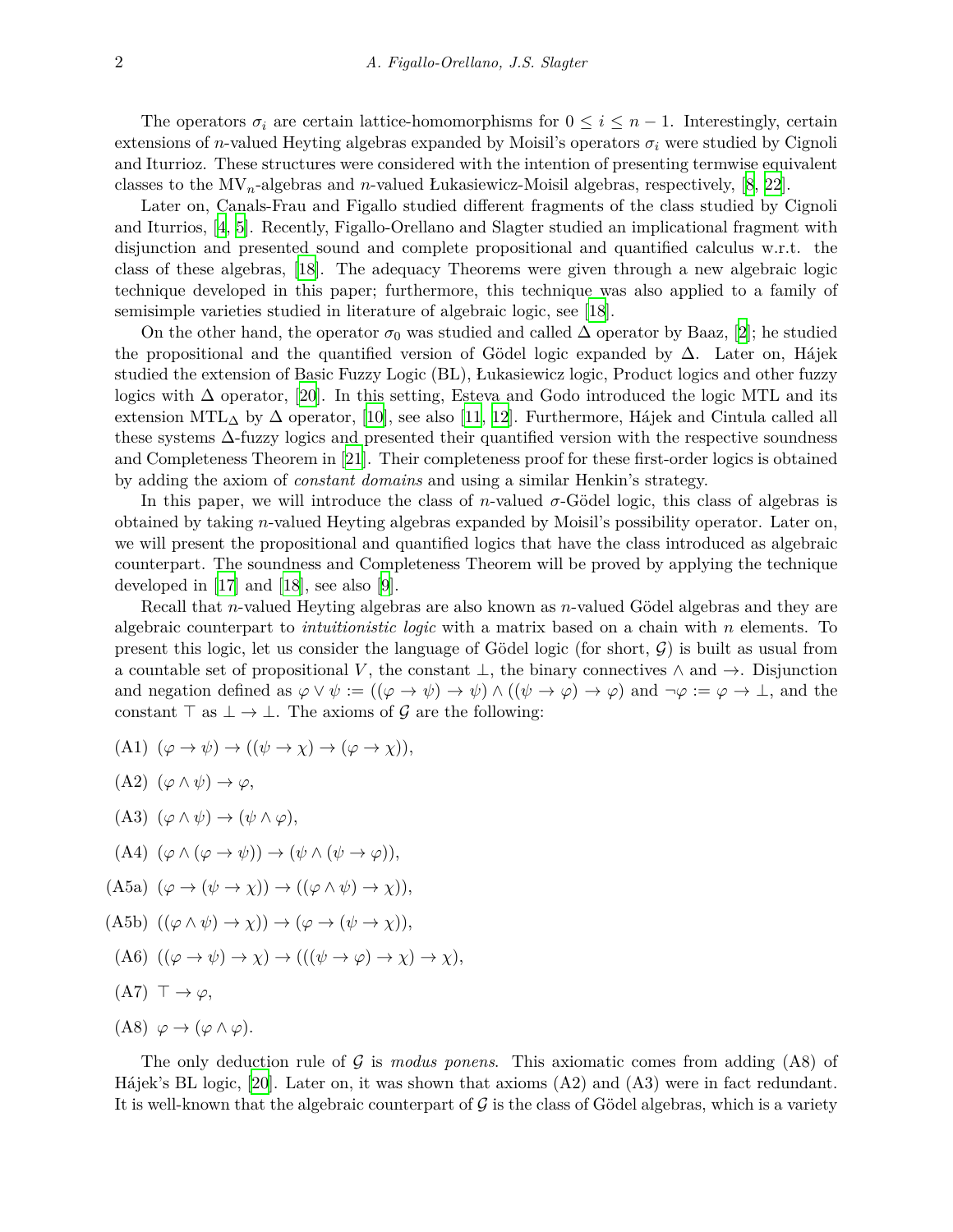generated by a Gödel algebra with support of the unit interval [0*,* 1]. If we replace the interval by the truth-table set  $GV_n = \{0, 1/(n-1), \cdots, (n-2)/(n-1), 1\}$ , we obtain the standard algebra of *n*-valued Gödel logic (for short,  $\mathcal{G}_n$ ), which is the axiomatic extension of  $\mathcal{G}$  with the axiom:

 $(G_n)$   $(\varphi_1 \to \varphi_2) \vee (\varphi_3 \to \varphi_4) \vee \cdots \vee (\varphi_{n-1} \to \varphi_n).$ 

## **2 The class of** *n***-valued** *σ***-Gödel algebras**

We start by recalling that M. Canals-Frau and A. V. Figallo studied the *n*-valued implicative fragment with Moisil possibility operators, [\[4,](#page-13-2) [5](#page-13-3)]. Figallo-Orellano and Slagter studied the *{→, ∨}* fragment *n*-valued Hilbert algebras with Moisil possibility operators in[[18\]](#page-13-4). So, we will introduce a new class of algebras where this can be seen as *{→, ∨, ∧, ⊥, ⊤}*-fragment *n*-valued Distributive Hilbert algebras ([\[14](#page-13-11)]) with Moisil possibility operators.

**Definition 2.1.** We say that the algebra  $\langle A, \vee, \wedge, \rightarrow, \sigma_0, \cdots, \sigma_{n-1}, 0, 1 \rangle$  is an n-valued  $\sigma$ -Gödel algebra (or  $Hey_n^{\sigma}$ -algebras) if the reduct  $\langle A, \vee, \wedge, \rightarrow, 0, 1 \rangle$  is an n-valued Gödel algebra and the *operators*  $\sigma_0$ ,  $\cdots$ ,  $\sigma_{n-1}$  *verify the following conditions:* 

$$
(\sigma-\text{He1}) (\sigma_0 x \to y) \to x = x;
$$
  
\n
$$
(\sigma-\text{He2}) \sigma_i(x \to y) \to (\sigma_i x \to \sigma_j y) = 1, \text{ for any } 0 \le i \le j \le n-1;
$$
  
\n
$$
(\sigma-\text{He3}) (\sigma_i x \to \sigma_i y) \to ((\sigma_{i+1} x \to \sigma_{i+1} y) \to \cdots ((\sigma_{n-1} x \to \sigma_{n-1} y) \to \sigma_i (x \to y)) \cdots) = 1;
$$
  
\n
$$
(\sigma-\text{He4}) \sigma_i(x \to \sigma_j y) = x \to \sigma_j y;
$$
  
\n
$$
(\sigma-\text{He5}) \sigma_{n-1} x = (x \to \sigma_i x) \to \sigma_j x, \text{ for any } 0 \le i \le j \le n-1;
$$
  
\n
$$
(\sigma-\text{He6}) \sigma_i(x \lor y) = \sigma_i x \lor \sigma_i y \text{ for all } 0 \le i \le n-1;
$$
  
\n
$$
(\sigma-\text{He7}) \sigma_i(x \land y) = \sigma_i x \land \sigma_i y \text{ for all } 0 \le i \le n-1;
$$

By  $\mathbb{H}ey_n^{\sigma}$ , we denote the variety of  $Hey_n^{\sigma}$ -algebras and as usual, sometimes we shall denote a *Hey*<sup> $\sigma$ </sup><sub>*n*</sub>-algebra  $\langle A, \vee, \wedge, \rightarrow, \sigma_0, \cdots, \sigma_{n-1}, 0, 1 \rangle$  by **A**.

**Lemma 2.2.** For each  $A \in \mathbb{H}ey_n^{\sigma}$ , the following properties hold for every  $x, y \in A$ :

( $\sigma$ -He8)  $\sigma_0 x \leq x$ , ( $\sigma$ -He9)  $\sigma_i(\sigma_i x) = \sigma_i x$ ,  $(\sigma-\text{He10}) \quad \sigma_i 1 = 1,$   $(\sigma-\text{He11}) \quad \sigma_0 x \leq \sigma_1 x \leq \cdots \leq \sigma_{n-1} x,$  $(σ\text{-He12})$   $x \leq \sigma_{n-1}x$ ,  $(σ\text{-He13})$   $x \leq y$  then  $\sigma_i x \leq \sigma_i y$ ,  $(\sigma\text{-He14}) \ \sigma_i(\sigma_i x \to y) = \sigma_i x \to \sigma_i y,$   $(\sigma\text{-He15}) \ \ x \to \sigma_i(x \to y) = \sigma_i(x \to y),$  $(\sigma\text{-He16})$   $x \to \sigma_i y \leq \sigma_i (x \to y),$   $(\sigma\text{-He17})$   $\sigma_i (x \to y) \leq \sigma_i x \to \sigma_i y,$  $(\sigma\text{-He18})$   $(\sigma_0 x \to \sigma_0 y) \to ((\sigma_1 x \to \sigma_1 y) \to ... ((\sigma_{n-1} x \to \sigma_{n-1} y) \to (x \to y)) \cdots) = 1,$  $(\sigma$ -He19)  $\sigma_i x = \sigma_i y$  for all  $i, 0 \leq i \leq n-1$ , then  $x = y$ ,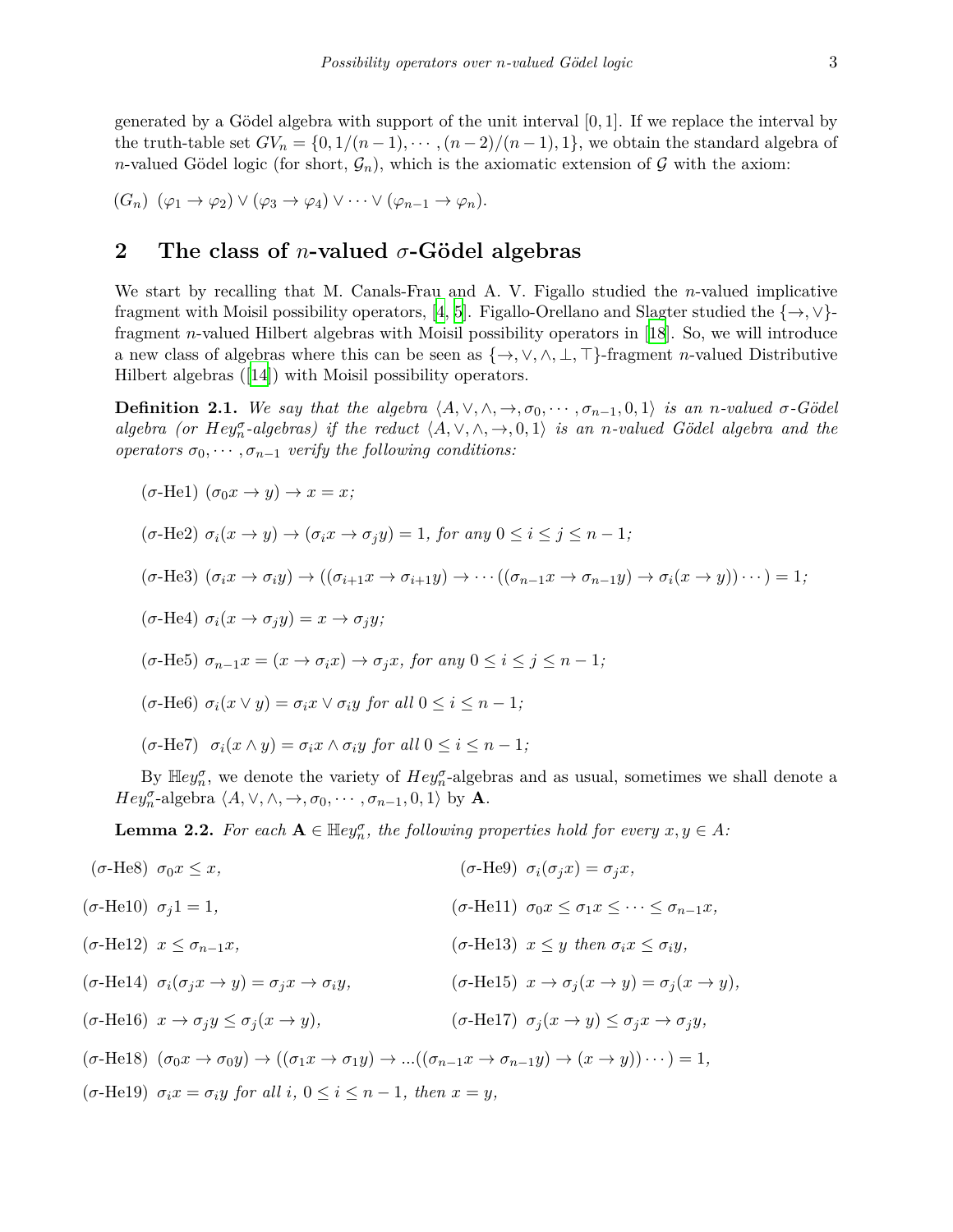$(\sigma-\text{He20})$   $(\sigma_i x \to y) \to \sigma_i x = \sigma_i x$ ,  $(\sigma-\text{He21})$   $\sigma_{n-1} x = (x \to \sigma_1 x) \to x$ ,

$$
(\sigma-\text{He22}) \ \sigma_1(\sigma_1y \to x) = (\sigma_1(\sigma_1x \to t) \to (\sigma_1y \to t)) = 1,
$$

 $(\sigma$ -He23)  $\sigma_j(\neg x) = \neg \sigma_j x$  and  $\sigma_j 0 = 0$  where  $\neg x := x \to 0$ .

*Proof.* The proof from  $(\sigma$ -He8) to  $(\sigma$ -He22) can be consulted in [\[4\]](#page-13-2), see also [[5](#page-13-3)]. The proof of  $(\sigma$ -He23) is in [[6](#page-13-12), Proposition 2.3].  $\Box$ 

Recall that for any Hilbert algebra **A**, a subset *D* is said to be a deductive system of *A* (d.s., for short) if  $1 \in D$  and if  $x, x \to y \in D$ , then  $y \in D$ . We denote by  $\mathcal{D}(A)$  the set of deductive systems of *A*.

A subset *D* of  $A \in \mathbb{H}ey_n^{\sigma}$  is said to be a modal deductive system (m.d.s.) if  $D \in \mathcal{D}(A)$ , and  $x \in D$  implies  $\sigma_0 x \in D$ . We denote by  $\mathcal{D}_m(A)$  the set of all m.d.s. of the  $Hey_n^{\sigma}$ -algebra **A**. Suppose *M* a d.s. of *A*. We will say *M* is maximal if for all  $M_0$  d.s., such that  $M \subseteq M_0$ , then  $M = M_0$  or  $M_0 = A$ . We can define the same concept for m.d.s.. Let us note that it is not hard to prove that for any maximal m.d.s. if  $x \in A \backslash M$  and  $y \in A$ , then  $\sigma_0 x \to y \in M$  and  $\sigma_k x \to y \in M$ , see [\[18](#page-13-4), Lemma 6.4].

For a given algebra **A**, it is not hard to see that an arbitrary intersection of modal deductive systems is a modal deductive system of *A*. Then, as usual we will consider the notion of generated modal deductive system by a set  $X$ , that we denote  $[X]$ . Then:

<span id="page-3-0"></span>**Lemma 2.3.** *Let*  $A \in \mathbb{H}ey_n^{\sigma}$ , and  $M \subseteq A$ *. Then:* 

 $[M] = \{y \in A : \text{there are } z_1, \dots, z_n \in M \text{ such that }$  $\sigma_0 z_1 \rightarrow (\sigma_0 z_2 \rightarrow (\cdots (\sigma_0 z_{n-1} \rightarrow (\sigma_0 z_n \rightarrow y) \cdots ) = 1).$ 

**Lemma 2.4.** *Let*  $A \in \mathbb{H}ey_n^{\sigma}$ , *B be a subalgebra of*  $A$  *and*  $D_B \in \mathcal{D}_m(B)$ *. Then, there exists*  $D \in \mathcal{D}_m(A)$  such that  $D_B = D \cap B$ ; i.e., the variety of  $Hey_n^{\sigma}$ -algebra has the congruence extension *property.*

*Proof.* It follows immediately from Lemma [2.3](#page-3-0).

**Theorem 2.5.** For any  $A \in \mathbb{H}ey_n^{\sigma}$  and any  $D \in \mathcal{D}_m(A)$ , we have that  $Con(A) = \{R(D) : D \in \mathcal{D}_m(A) \}$  $\mathcal{D}_m(A)$  where  $R(D) = \{(x, y) \in A^2 : x \to y, y \to x \in D\}$ . Then, there exists a lattice-isomorphism *between*  $Con(A)$  *and*  $D_m(A)$ *.* 

*Proof.* It is an immediately consequence from (HM9), (HM10) and well-known results of Heyting algebras Theory.  $\Box$ 

In what follows, we will prove that the variety of *n*-valued  $\sigma$ -Gödel algebra is in fact a semisimple variety. To this end, let us start by considering a  $\text{Hey}_{n}^{\sigma}$ -algebra **A**, then we can define a new binary operation  $\rightarrow$  named weak implication such that:  $x \rightarrow y = \sigma_0 x \rightarrow y$  for  $x, y \in A$ .

**Lemma 2.6.** [[18\]](#page-13-4) *Let*  $A \in \mathbb{H}e$  *y*<sub>*n*</sub> *and for any*  $x, y, z \in A$ *, the following properties hold:* 

(wi1)  $1 \rightarrow x = x$ , (wi2)  $x \rightarrow x = 1$ , (wi3)  $x \rightarrow \sigma_0 x = 1$ ,<br>
(wi4)  $x \rightarrow (y \rightarrow z) = (x \rightarrow y) \rightarrow (x \rightarrow z)$ ,  $\Box$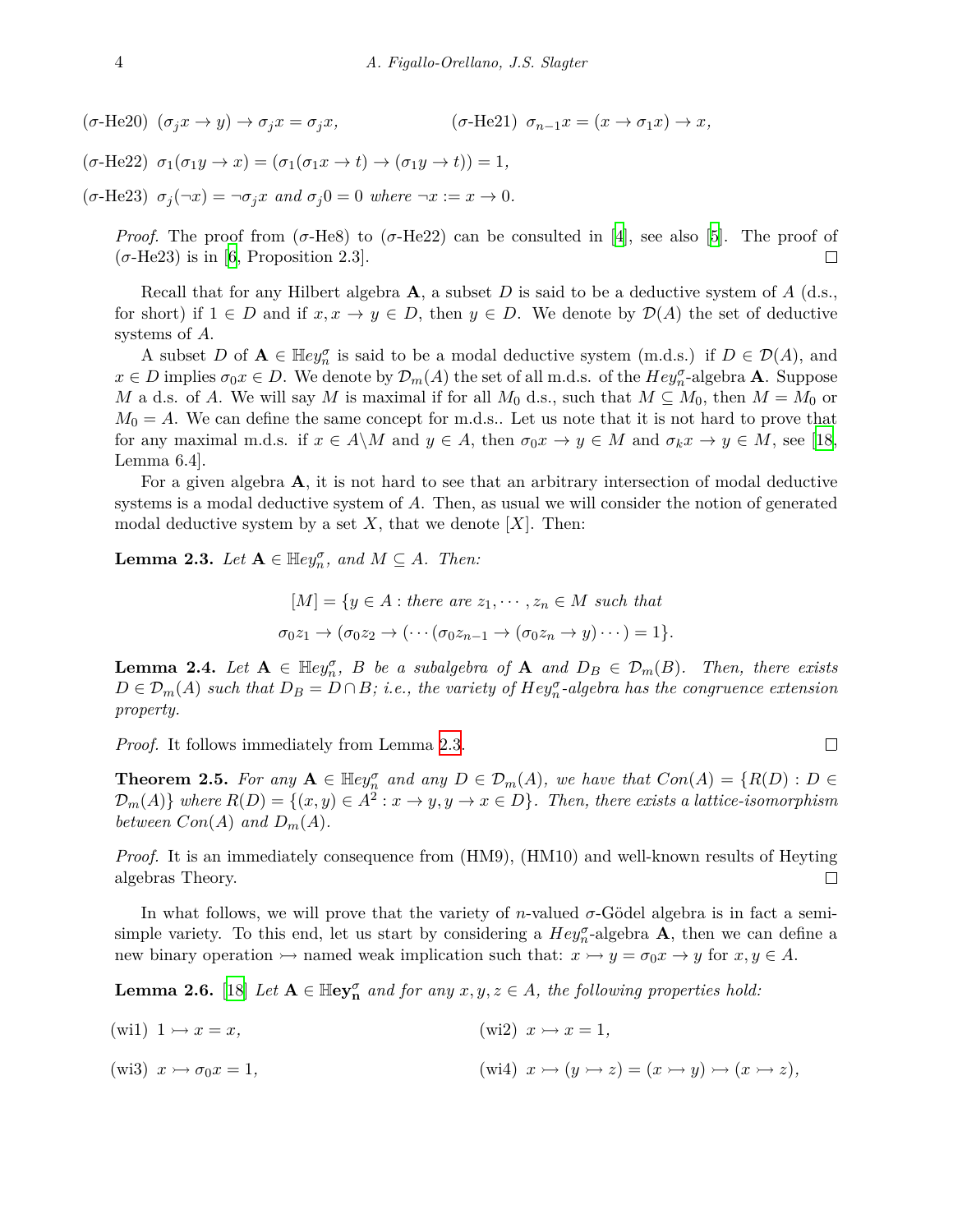(wi5)  $x \rightarrow (y \rightarrow x) = 1$ , (wi6)  $((x \rightarrow y) \rightarrow x) \rightarrow x = 1$ .

**Definition 2.7.** Let  $A$  be a  $Hey_n^{\sigma}$ -algebra and suppose  $D \subseteq A$ , we say that  $D$  is a weak deductive *system (w.d.s.)* if  $1 \in D$ , and if  $x, x \rightarrow y \in D$ , then  $y \in D$ .

We denote by  $\mathcal{D}_w(A)$  the set of weak deductive systems of a given  $Hey_n^{\sigma}$ -algebra **A**. It is not hard to see that the set of modal deductive systems is equal to the set of weak deductive systems.

Now, for every (weak) deductive system *D* of *A*, we say that *D* is maximal if for every (weak) deductive system *M* such that  $D \subseteq M$ , then  $M = A$  or  $M = D$ . Besides, let us consider the set of all maximal w.d.s. denoted by  $\mathcal{E}_w(A)$ .

<span id="page-4-2"></span>**Definition 2.8.** Let **A** be a  $Hey_n^{\sigma}$ -algebra,  $D \in \mathcal{D}_w(A)$  and  $p \in A$ . We say that  $D$  is a weak deductive system tied to p if  $p \notin D$  and for any  $D' \in \mathcal{D}(A)$  such that  $D \subsetneq D'$ , then  $p \in D'$ .

**Lemma 2.9.** For a given  $Hey_n^{\sigma}$ -algebra **A**, every modal deductive system is a weak deductive *system and vice versa.*

<span id="page-4-1"></span>**Lemma 2.10.** Let  $A$  be a  $Hey^{\sigma}_{n}$ -algebra and  $M$  a maximal deductive system of  $A$ *. Then, for every*  $x \in A \setminus M$ , we have that  $\sigma_0 x \to y \in A$  for every  $y \in A$ .

Now, we are in conditions to prove the principal result of this section, Lemma [2.11.](#page-4-0)

<span id="page-4-0"></span>**Lemma 2.11.** For a given  $Hey_n^{\sigma}$ -algebra **A**, then  $\{1\}$  =  $\cap$ *M∈Ew*(*A*) *M* where  $\mathcal{E}_w(A)$  *is the set of* 

*maximal w.d.s of* **A***.*

*Proof.* To see that for every weak deductive system *D*, there is a weak deductive system  $L_p$  tied to some element  $p \in A$  which contains it, let us first consider the set  $\mathcal{D}_w(D, p) = \{S \in \mathcal{D}_w : D \subseteq$  $S, p \notin S$  where  $\mathcal{D}_w$  is the set of all weak deductive systems of *A*. It is not hard to see that every chain of  $\mathcal{D}_w(D, p)$  has an upper bound on it, then by Zorn's Lemma there is a maximal element  $L_p$  on it. The set  $L_p$  is the desired weak deductive system tied to *p* such that  $D \subseteq L_p$ .

Now, it is clear that  $D \subseteq \bigcap$ *p∈A\D*  $L_p$  but it is not hard to see that  $D = \bigcap$ *p∈A\D Lp*.

It is possible to see that every maximal weak deductive system is a weak deductive system tied to some element of *A* and vise versa. To see this, we need to take into account Lemma [2.10](#page-4-1) and (wi6). Thus, since *{*1*}* is a weak deductive system, then the proof is complete.  $\Box$ 

We will then consider the quotient algebra  $A/M$  defined by  $a \equiv_M b$  iff  $a \to b, b \to a \in M$ , and the canonical projection  $q_M : A \to A/M$  defined by  $q_M = |x|_M$ , where  $|x|_M$  denotes the equivalence class of  $x$  generated by  $M$ . From universal algebra results, we have that if  $M$  is a maximal deductive system of *A*, then  $A/M$  is a simple  $Hey_n^{\sigma}$ -algebra. We say that a variety is semisimple if every subdirectly irreducible algebra is simple; or equivalently, every algebra of the variety is a subdirect product of simple algebras. Now, we will show that the variety of  $Hey_{n}^{\sigma}$ algebras is in fact a semisimple one. Indeed:

**Lemma 2.12.** *Let* **A** *be a Hey*<sup> $\sigma$ </sup><sub>*n*</sub>-algebra then the map  $\Phi : A \longrightarrow \prod$ *M∈Ew*(*A*) *A/M, defined by*  $\Phi(x)(M) = q_M(x)$ , is a one-to-one homomorphism.

*Proof.* Taking ∏  $M_{\alpha} \in \mathcal{E}_w(A)$  $A/M_\alpha$  where  $\mathcal{E}_w(A)$  is the set of maximal w.d.s. defined before. Let us define  $\Phi : A \rightarrow \prod$  $M_{\alpha} \in \mathcal{E}_w(A)$ *A/M*<sup>*α*</sup> such that for every *α* we have that  $\Phi(a) = f_a$  where  $f_a(\alpha) =$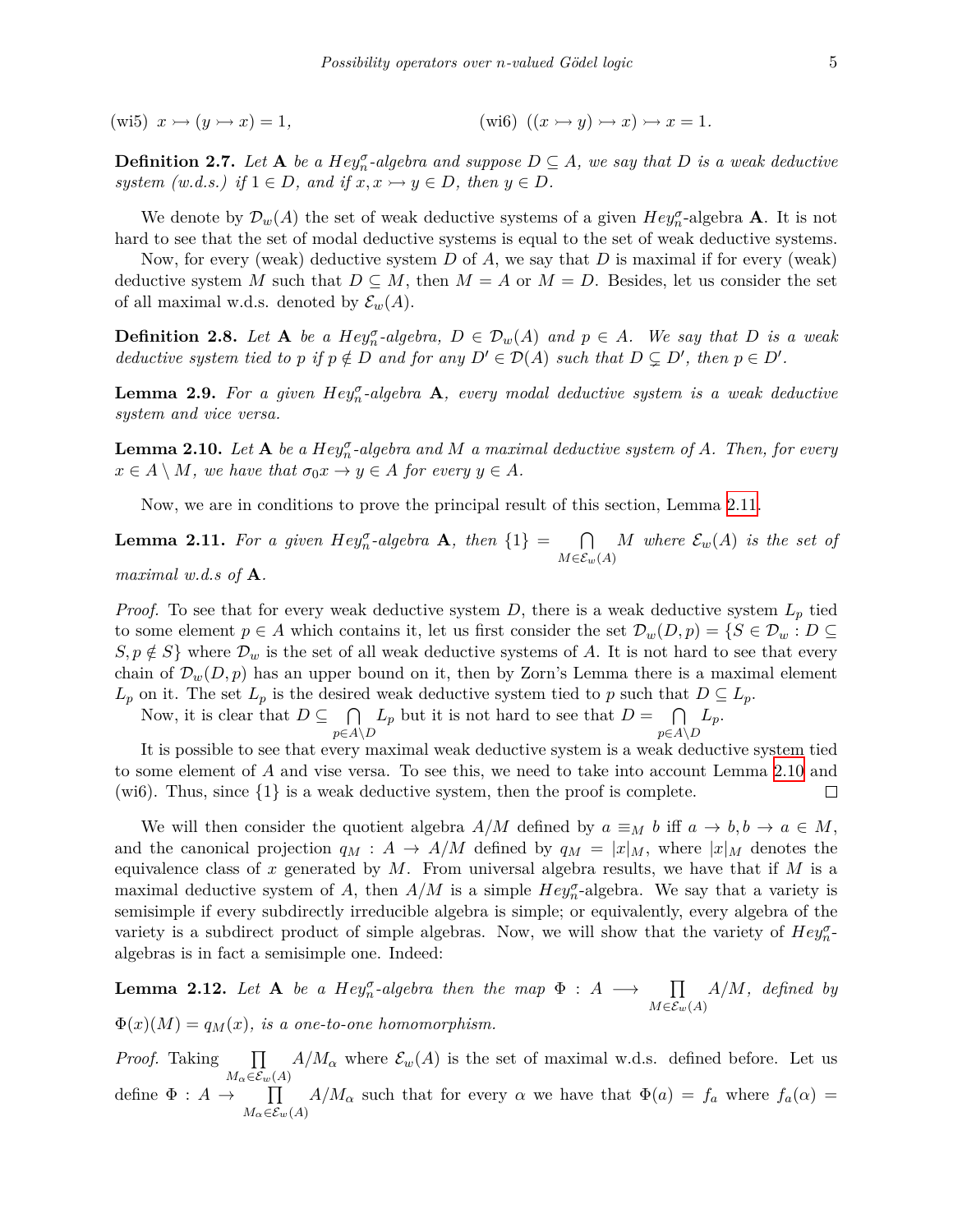$q_{\alpha}(a) = |a|_{\alpha} \in A/M_{\alpha}$  with  $a \in A$ . It is not hard to see that  $\Phi$  is a  $Hey_{n}^{\sigma}$ -homomorphism in view ∩ *M*, it is of the fact that  $\equiv_{M_{\alpha}}$  is a congruence relation. Now, from the fact that  $\{1\}$  = *M∈Ew*(*A*) possible to see that  $\Phi$  is a one-to-one function which completes the proof.  $\Box$ 

Our next task is to determine the generating algebras. First, for a given  $Hey_n^{\sigma}$ -algebra, we want to determine the associated partition to a given congruence. Indeed:

**Lemma 2.13.** *Let*  $A \in \mathbb{H}ey_n^{\sigma}$  *which contains more than one element and*  $M \in \mathcal{E}_w(A)$ *. Then, the family*  $\mathcal{F}_M = \{E_j^M\}_{0 \leq j \leq m}$ ,  $m \leq n$  *is a partition of A where* 

$$
E_j^M = \{ a \in A : a, \sigma_k a \notin M, 1 \le k \le j, \sigma_{j+1} a \in M \},\
$$

*with*  $1 \leq j \leq n-2$ ,

$$
E_{n-1}^M = \{ a \in A : a, \sigma_{n-1} a \notin M \},\
$$

 $and E_0^M = M.$ 

In the next, we will present an important algebra that we call a standard  $\text{Hey}^{\sigma}_n$ -algebra and it is defined as follows:

$$
\mathbf{C_n} = \langle \{0, \frac{1}{n}, \frac{2}{n}, \cdots, \frac{n-1}{n}, 1\}, \vee, \wedge, \to \{\sigma_i\}_{0 \le i \le n-1}, 0, 1 \rangle,
$$

where  $x \to y =$  $\int 1$  if  $x \leq y$  $\frac{1}{y}$  otherwise and  $\sigma_i(\frac{j}{n})$  $\frac{j}{n}$ ) =  $\begin{cases} 0 & \text{if } i + j < n \\ 1 & \text{if } i + j > n \end{cases}$ 1 if  $i + j \geq n$ 

It is clear that the operator  $\sigma_0$  coincides with Baaz's  $\triangle$ -operator for *n*-valued Gödel algebras, see [\[2\]](#page-13-5). So, we are in a position to prove the following theorem.

*.*

<span id="page-5-0"></span>**Theorem 2.14.** Let **A** be a non-trivial Hey<sub>n</sub><sup> $\sigma$ </sup>-algebra,  $M \in \mathcal{E}_w(A)$  and  $\mathcal{F}_M = \{E_j^M\}_{0 \leq j \leq m}$ ,  $m \leq n-1$  the partition associated with M. Then, the map  $h : A \longrightarrow \mathbf{C_n}$  such that  $h(x) = \frac{n-j}{n}$  $if x \in E_j^M$  *is an homomorphism and*  $h^{-1}(\{1\}) = M$ *.* 

*Proof.* In paper [\[18](#page-13-4)], it was proved that  $h(\sigma_k x) = \sigma_k h(x)$ ,  $h(x \to y) = h(x) \to h(y)$  and  $h(x \lor y) =$  $h(x) \vee h(y)$ . So, we only have to prove that  $h(x \wedge y) = h(x) \wedge h(y)$ .Indeed, from ( $\sigma$ *−He*7) and the fact that  $(x \wedge y) \rightarrow x = (x \wedge y) \rightarrow y = 1$ , it follows that  $x, y \in E_j^{\Gamma}$  implies that  $x \wedge y \in E_j^{\Gamma}$ . Furthermore, if  $x \in E_j^{\Gamma}$  and  $y \in E_i^{\Gamma}$ , with  $0 < i < j < 1$ , then it is easy to see that  $h(x \wedge y) = h(x) \wedge h(y)$ . The latter is obtained by taking into account that  $\sigma_k x \notin M$ ,  $\sigma_k y \notin M$  implies  $\sigma_k x \wedge \sigma_k y \notin M$ . The rest of the proof is left to the reader. Finally, it is not hard to see that  $h^{-1}(\{1\}) = M$ .  $\Box$ 

From the last theorem and well-known results of universal algebra, we have:

**Corollary 2.15.** *The simple*  $Hey_n^{\sigma}$ *-algebras are*  $\mathbb{C}_n$  *and their subalgebras. They are the unique subdirectly irreducible algebras up to isomorphism.*

# **3** The calculus  $\mathcal{H}ey_n^{\sigma}$

Let *Var* be a denumerable set of propositional variables. The symbols  $\rightarrow$ ,  $\vee$ ,  $\wedge$  and  $\sigma_0$ ,  $\cdots$ ,  $\sigma_{n-1}$  are named implication, supremum, infimum, and Moisil's possibility operators, respectively. We denote by *Fm* the set of formulas and it is defined as usual. Besides, we denote by  $\mathfrak{Fm} = \langle Fm, \vee, \wedge, \rightarrow$  $, \sigma_0, \dots, \sigma_{n-1}, \bot, \top$  the absolutely free algebra generated by the set *Var*.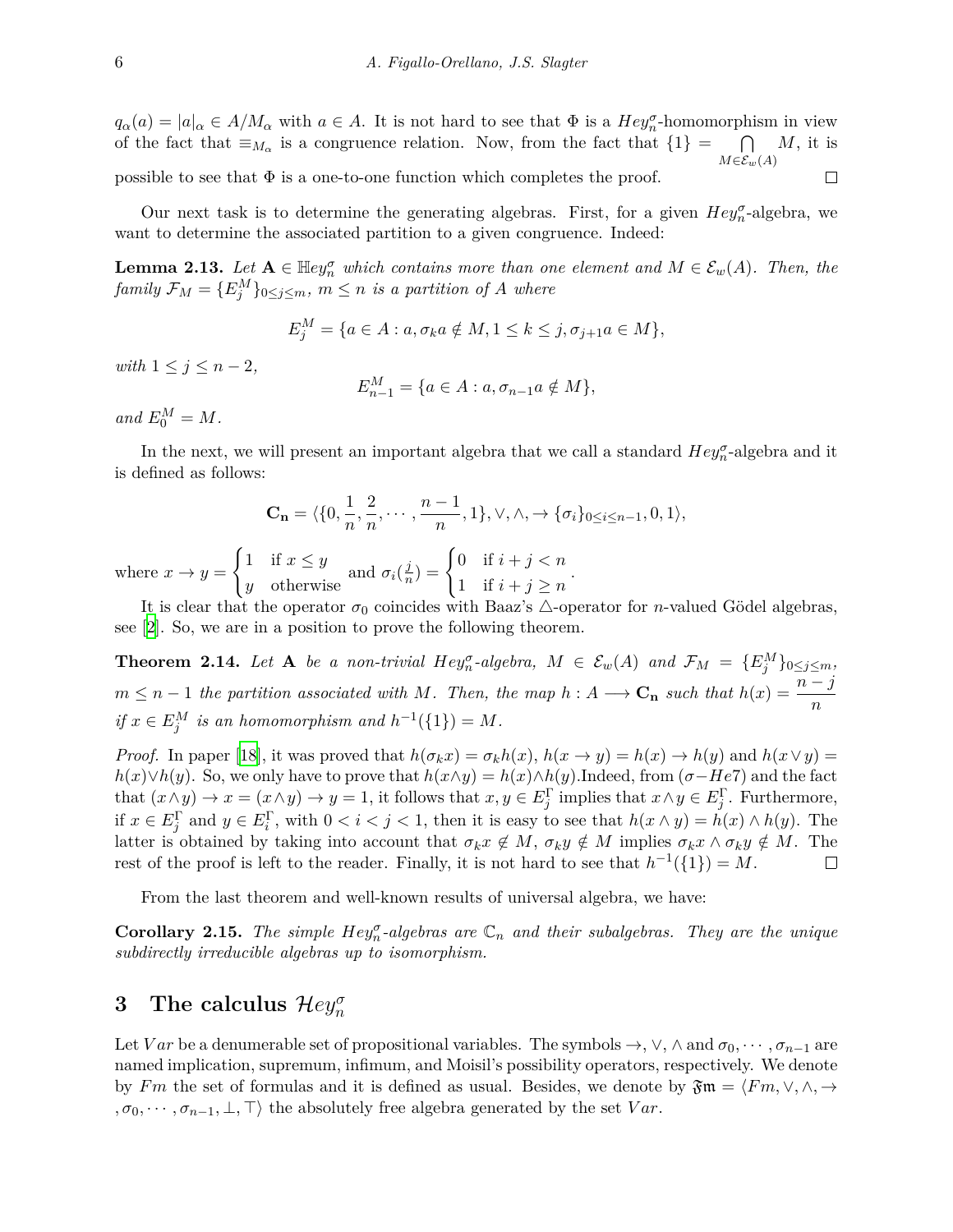**Definition 3.1.** We denote by  $\mathcal{H}ey_n^{\sigma}$  the calculus determined by Gödel logic axioms, and the fol*lowings axioms and inference rules where*  $\alpha, \beta, \gamma \in Fm$ *:* 

#### **Axiom schemas**

- $(\sigma$ -G1)  $((\sigma_0 \alpha \rightarrow \beta) \rightarrow \alpha) \rightarrow \alpha$
- $(\sigma$ -G2)  $\sigma_i(\alpha \to \beta) \to (\sigma_i \alpha \to \sigma_j \beta)$ , for every i, j such that  $0 \leq i \leq j \leq n-1$ ,

 $(\sigma-\text{G3})$   $(\sigma_i\alpha \to \sigma_i\beta) \to ((\sigma_{i+1}\alpha \to \sigma_{i+1}\beta) \to \cdots ((\sigma_{n-1}\alpha \to \sigma_{n-1}\beta) \to \sigma_i(\alpha \to \beta)) \cdots)$  for *every i such* that  $0 \leq i \leq n-1$ ,

- $(\sigma$ -G4)  $(\sigma_i(\alpha \to \sigma_j \beta)) \leftrightarrow (\alpha \to \sigma_j \beta)$  for every i, j such that  $0 \leq i \leq j \leq n-1$ ,
- $(\sigma$ -G5)  $\sigma_{n-1}\alpha \leftrightarrow ((\alpha \to \sigma_i\alpha) \to \sigma_j\alpha)$ , for every i, j such that  $0 \le i \le j \le n-1$ ,
- $(\sigma$ -G6)  $\sigma_i(\alpha \vee \beta) \leftrightarrow (\sigma_i \alpha \vee \sigma_i \beta)$ , for every i such that  $0 \leq i \leq n-1$ ,
- $(\sigma$ -G7)  $\sigma_i(\alpha \wedge \beta) \leftrightarrow (\sigma_i \alpha \wedge \sigma_i \beta)$ , for every i such that  $0 \leq i \leq n-1$ .
- $(\sigma$ -G8)  $\sigma_0 \alpha \rightarrow \sigma_i \alpha$ , for every *i* such that  $1 \leq i \leq n-1$ .
- *By*  $\alpha \leftrightarrow \beta$ *, we denote*  $\alpha \rightarrow \beta$  *and*  $\beta \rightarrow \alpha$  *are axioms.*

#### **Inference rules**

$$
\text{(MP)} \quad \frac{\alpha, \ \alpha \to \beta}{\beta} \qquad \text{(NEC)} \ \frac{\alpha}{\sigma_0 \alpha}.
$$

We will consider the usual notion of derivation of a formula  $\alpha$  in  $\mathcal{H}ey_n^{\sigma}$ . We say that  $\alpha$  is derivable from  $\Gamma$  in  $\mathcal{H}ey_n^{\sigma}$ , denoted by  $\Gamma \vdash \alpha$ , if there exists a derivation of  $\alpha$  from  $\Gamma$  in  $\mathcal{H}ey_n^{\sigma}$ . If  $\Gamma = \emptyset$ , then we denote it by  $\vdash \alpha$ . In this case, we say that  $\alpha$  is a theorem of  $\mathcal{H}ey_n^{\sigma}$ . The following results can be proven in a standard way.

#### **Proposition 3.2.**

 $(P1)$   $\vdash \alpha \rightarrow \alpha$ ,  $(P2) \{ (\alpha \rightarrow \beta) \rightarrow (\alpha \rightarrow \gamma) \} \vdash \alpha \rightarrow (\beta \rightarrow \gamma),$  $(P3)$   $\vdash \sigma_0 \alpha \rightarrow \alpha$ ,  $(RP1) \frac{\vdash \sigma_0 \alpha}{\vdash}$  $\frac{\partial^2 u}{\partial x \partial y}$  *for every*  $1 \leq i \leq j \leq n-1$ ,  $(RP2)$ <sup> $\vdash \beta$ </sup> *⊢ α → β*  $\frac{\mathsf{P} \alpha \to (\beta \to \gamma)}{\mathsf{P} \alpha \to (\beta \to \gamma)}$  $\frac{\alpha \rightarrow (\beta \rightarrow \gamma)}{\alpha \rightarrow \beta \rightarrow (\alpha \rightarrow \gamma)},$  $(RP4) \xrightarrow{\vdash \alpha \rightarrow \beta, \vdash \beta \rightarrow \gamma}$ *⊢ α → γ ,*  $(\text{RP5}) \frac{\vdash \alpha \rightarrow (\beta \rightarrow \gamma)}{\vdash \alpha \rightarrow (\beta \rightarrow \gamma)}$  $\frac{\alpha}{\beta}$  *A*  $(\beta \rightarrow \gamma)$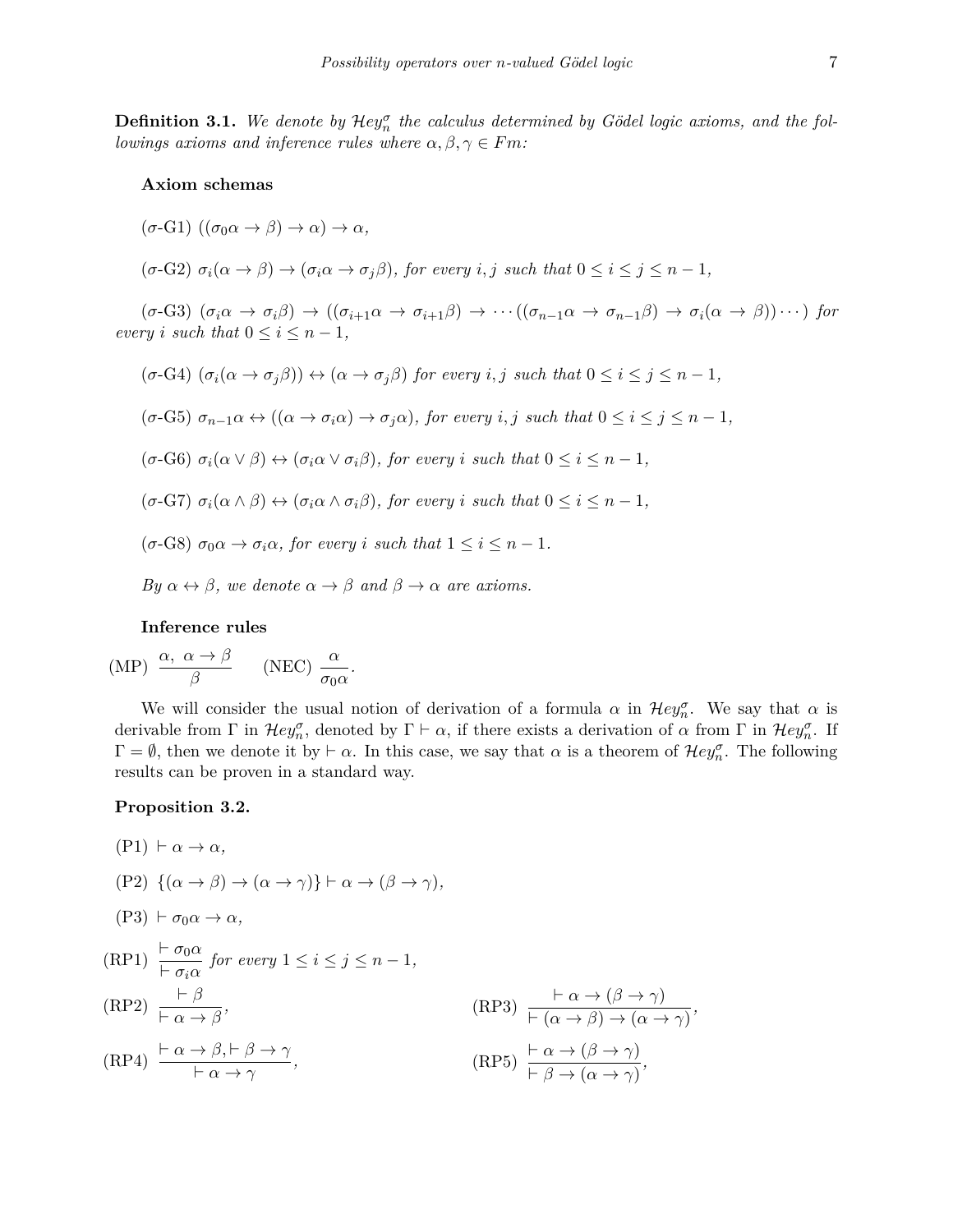(RP6) 
$$
\frac{\vdash \alpha \to \beta}{\vdash (\gamma \to \alpha) \to (\gamma \to \beta)}
$$
,   
\n(RP7)  $\frac{\vdash \alpha \to \beta}{\vdash (\beta \to \gamma) \to (\alpha \to \gamma)}$ ,   
\n(MM2)  $\frac{\vdash \sigma_k(\alpha \to \beta)}{\vdash \sigma_k\alpha \to \sigma_k\beta}$ ,   
\n(MM3)  $\frac{\vdash \sigma_j(\sigma_i\alpha)}{\vdash \sigma_i\alpha}$ ,   
\n(MM10)  $\frac{\vdash \sigma_j(\sigma_i\alpha) \to \beta}{\vdash \sigma_i\alpha \to \beta}$ ,

*Proof.* Routine.

**Lemma 3.3.**  $\equiv$  is a congruence in  $\mathfrak{Fm}$ , where  $\equiv$  is defined by  $\alpha \equiv \beta$  iff  $\vdash \alpha \rightarrow \beta$  and  $\vdash \beta \rightarrow \alpha$ .

 $\Box$ 

*Proof.* We only have to see that if  $\alpha \equiv \beta$ , then  $\sigma_i \alpha \equiv \sigma_i \beta$  for every  $0 \leq i \leq i-1$ . But this is immediately from (NEC),  $(\sigma$ -G2), (RP1) and (MP).  $\Box$ 

From the last Lemma, it is possible to consider the algebra  $\mathfrak{Fm}/\equiv$  which is known as Lindenbaum-Tarski algebra; moreover, it is not hard to see that:

**Proposition 3.4.** *The algebra*  $\mathfrak{Fm}/\equiv$  *is a Hey*<sup> $\sigma$ </sup>-algebra where  $\overline{\alpha \rightarrow \alpha}$  *is the greatest element, where we denote by*  $\overline{\alpha}$  *the class of*  $\alpha$  *by*  $\equiv$ *.* 

Now, we will expose necessary notions in order to prove the Completeness Theorem. To this end, let us start by recalling that a logic defined over a language *S* is a system  $\mathcal{L} = \langle For, \vdash \rangle$ , where *For* is the set of formulas over *S* and the relation  $\vdash$ <sub>*L*</sub>⊆  $\mathcal{P}(For) \times For$  and  $\mathcal{P}(A)$  is the set of all subsets of A. The logic  $\mathcal L$  is said to be a Tarskian logic if it satisfies the following properties, for every set  $\Gamma \cup \Omega \cup \{\varphi, \beta\}$  of formulas:

- (1) if  $\alpha \in \Gamma$ , then  $\Gamma \vdash_{\mathcal{L}} \alpha$ ,
- (2) if  $\Gamma \vdash_{\mathcal{L}} \alpha$  and  $\Gamma \subseteq \Omega$ , then  $\Omega \vdash_{\mathcal{L}} \alpha$ ,
- (3) if  $\Omega \vdash_{\mathcal{L}} \alpha$  and  $\Gamma \vdash_{\mathcal{L}} \beta$  for every  $\beta \in \Omega$ , then  $\Gamma \vdash_{\mathcal{L}} \alpha$ .

A logic  $\mathcal L$  is said to be finitary if it satisfies the following:

(4) if  $\Gamma \vdash_{\mathcal{L}} \alpha$ , then there exists a finite subset  $\Gamma_0$  of  $\Gamma$  such that  $\Gamma_0 \vdash_{\mathcal{L}} \alpha$ .

The following condition is to add the *structurality* to a Tarskian logic:

(5) if  $\Gamma \vdash_{\mathcal{L}} \alpha$ , then  $\sigma[\Gamma] \vdash_{\mathcal{L}} \sigma(\alpha)$  for each  $\mathcal{L}$ -substitution  $\sigma$ ;

in this way, we obtain what is known as *deductive system*.

**Definition 3.5.** *Let L be a Tarskian logic and let* Γ *be a set of formulas. We say that every set of formulas is a theory. Moreover,*  $\Gamma$  *is said to be a consistent theory if there is a formula*  $\varphi$  *such that*  $\Gamma \not\vdash_{\mathcal{L}} \varphi$ . Besides, we say that  $\Gamma$  is a maximal consistent theory if  $\Gamma, \psi \vdash_{\mathcal{L}} \varphi$  for any formula  $\psi \notin \Gamma$ ; and, in this case, we say  $\Gamma$  is maximal respect to  $\varphi$ .

A set of formulas  $\Gamma$  is closed in  $\mathcal L$  if the following property holds for every formula  $\varphi: \Gamma \vdash_{\mathcal L} \varphi$ if and only if  $\varphi \in \Gamma$ . It is easy to see that any maximal consistent theory is a closed one.

<span id="page-7-0"></span>**Lemma 3.6** (Lindenbaum-Łoś)**.** *Let L be a Tarskian and finitary logic. Let* Γ *∪ {φ} be a set of*  $formulas such that \Gamma \nvdash_{\mathcal{L}} \varphi$ . Then, there exists a set of formulas  $\Omega$  such that  $\Gamma \subseteq \Omega$  with  $\Omega$  maximal *consistent theory with respect to the formula*  $\varphi$  *in*  $\mathcal{L}$ *.*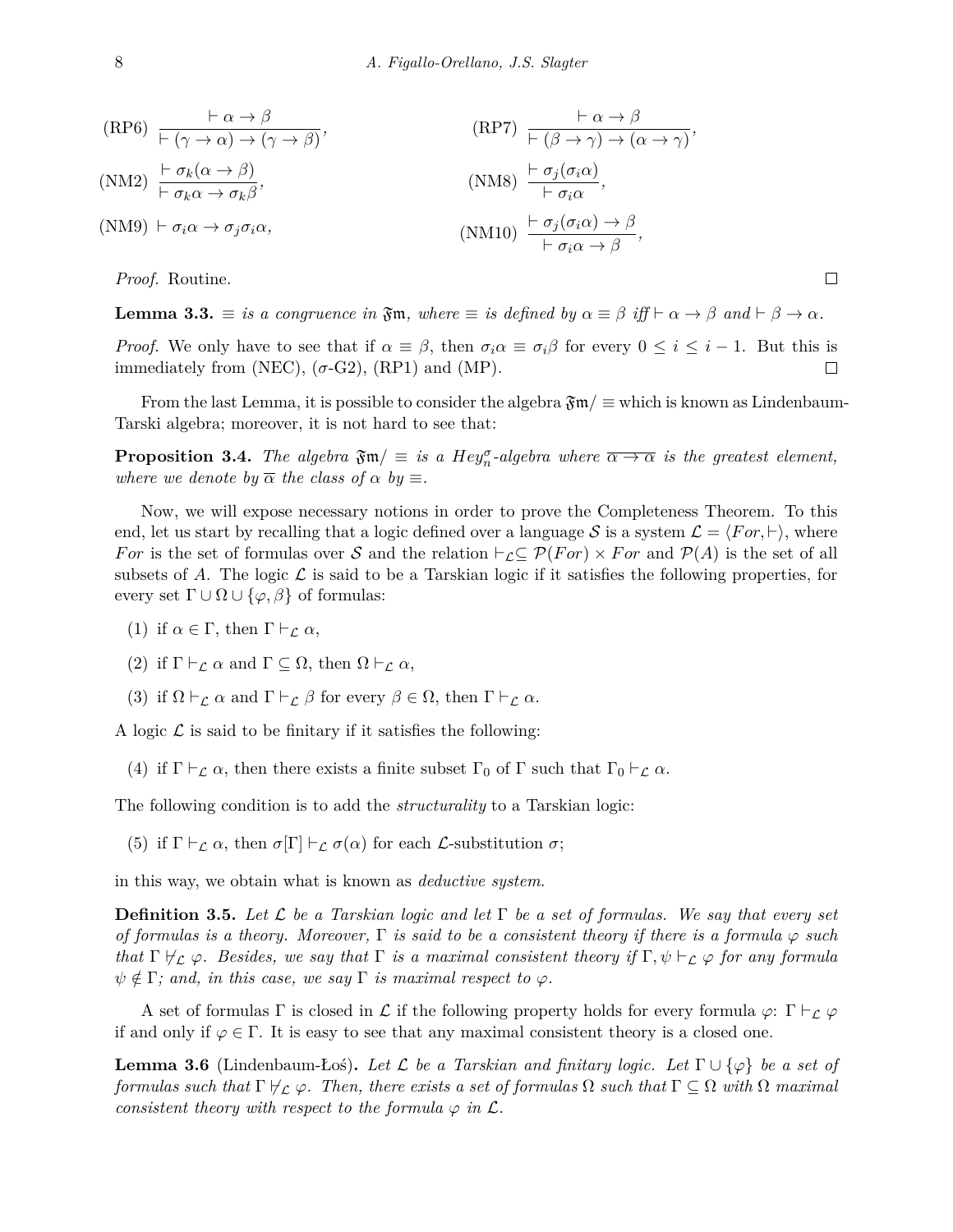*Proof.* The proof can be found [\[23](#page-14-3), Theorem 2.22].

Going back to our logic, we can affirm that  $\mathcal{H}ey_n^{\sigma}$  is a Tarskian and finitary logic. Now, we are in condition to see the following:

**Proposition 3.7.** [[18\]](#page-13-4) *Let*  $\Gamma \cup \{\alpha\}$  *be a set of formulas where*  $\Gamma$  *is a maximal theory with respect*  $to \alpha$ *, then:* 

(NM11) If 
$$
\sigma_i \alpha \in \Gamma
$$
, then  $\sigma_{i+1} \alpha, \dots, \sigma_{n-1} \alpha \in \Gamma$  with  $1 \leq i < n-1$ ,

(NM12) *If*  $\sigma_{n-1} \alpha \notin \Gamma$ , then  $\sigma_i \alpha \notin \Gamma$  with  $1 \leq i \leq n-1$ .

(NM13)  $\alpha \wedge \beta \in \Gamma$  *if and only if*  $\alpha \in \Gamma$  *and*  $\beta \in \Gamma$ *.* 

*Proof.* The proof of  $(NM11)$  and  $(NM12)$  are in [\[18,](#page-13-4) Proposition 4.5]. The proof of  $(NM13)$  follows immediately from that the formula  $\alpha \to (\beta \to (\alpha \wedge \beta))$  is a theorem in Gödel logic taking it as an extension of the logic BL.  $\Box$ 

We will consider a *consequence relation*  $\models$  as follows: for a given function  $v : \mathfrak{Fm} \to \mathbf{A}$ , we say that v is a valuation for  $\mathcal{H}ey_n^{\sigma}$  if it satisfies  $v(\alpha \# \beta) = v(\alpha) \# v(\beta)$  with  $\# \in {\{\rightarrow, \vee\}}$ ,  $v(\sigma_i \alpha) = \sigma_i v(\alpha)$ for every  $0 \leq i \leq n-1$ . Besides, we say that  $\alpha$  is a semantically valid formula if, for all valuation *v* and for all  $Hey_0^{\sigma}$ -algebras **A**,  $v(\alpha) = 1$  and we denote it by  $\models \alpha$ . Moreover, we say  $\Gamma \models \alpha$  if for every valuation *v* and every  $Hey_n^{\sigma}$ -algebra **A**, if  $v(\beta) = 1$  for every  $\beta \in \Gamma$ , then  $v(\alpha) = 1$ .

Now, for a given maximal theory  $\Gamma$  with respect to  $\varphi$ , we denote by  $\Gamma/\equiv$  the set  $\{\overline{\alpha} : \alpha \in \Gamma\}$ . It is clear that  $\Gamma/\equiv$  is a subset of the *n*-valued Gödel modal algebra  $\mathfrak{Fm}/\equiv$ . Then:

<span id="page-8-0"></span>**Theorem 3.8.** [\[18](#page-13-4)] Let  $\Gamma \cup \{\varphi\} \subseteq \mathfrak{Fm}$ , with  $\Gamma$  *non-trivial maximal respect to*  $\varphi$  *in*  $\mathcal{H}ey_n^{\sigma}$ . Then:

(i) if 
$$
\alpha \in \Gamma
$$
 and  $\overline{\alpha} = \overline{\beta}$ , then  $\beta \in \Gamma$ ;

(ii)  $\Gamma/\equiv$  *is a modal deductive system tied to*  $\overline{\varphi}$  *of*  $\mathfrak{Fm}/\equiv$ *.* 

It is important to note that from the last theorem, we have that  $\Gamma/\equiv$  is a maximal deductive system in the sense of Definition [2.8](#page-4-2). Now, the following lemma can be proven using Theorem [3.8](#page-8-0) and Lemma [2.10](#page-4-1).

**Lemma 3.9.** *Let*  $\Gamma \cup \{\varphi\} \subseteq \mathfrak{Fm}$ , with  $\Gamma$  *non-trivial maximal with respect to*  $\varphi$  *in*  $\mathcal{H}ey_n^{\sigma}$ *. If*  $\alpha \notin \Gamma$ *then,*  $\sigma_0 \alpha \rightarrow \beta \in \Gamma$  *for any*  $\beta \in \mathfrak{Fm}$ *.* 

The following theorem is an adaptation of Theorem [2.14](#page-5-0) to the syntactic context where we use the algebra  $C_n$  mentioned in this theorem.

<span id="page-8-1"></span>**Theorem 3.10.** *Let*  $\Gamma \cup \{\varphi\} \subseteq \mathfrak{Fm}$ , with  $\Gamma$  *non-trivial maximal respect to*  $\varphi$  *in*  $\mathcal{H}ey_n^{\sigma}$ *. Consider* the map  $v : \mathfrak{Fm} \to \mathbf{C_n}$ , defined by  $v(\alpha) = \frac{n-j}{n}$  if  $\alpha \in E_j^{\Gamma}$  where  $\mathbf{C_n} = \langle \mathbf{C_n}, \to, \vee, \sigma_0, \cdots, \sigma_{n-1}, 1 \rangle$ *and*

$$
E_j^{\Gamma} = \{ \alpha \notin \Gamma : \sigma_k \alpha \notin \Gamma, 0 \le k \le j, \sigma_{j+1} \alpha \in \Gamma \},\
$$

 $with \ 0 \leq j < n-1 \ and \ E_0^{\Gamma} = \Gamma \ and$ 

$$
E_{n-1}^{\Gamma} = \{ \alpha \notin \Gamma : \sigma_{n-1} \alpha \notin \Gamma \}.
$$

*Then, v is homomorphism in*  $\mathcal{H}ey_n^{\sigma}$ *.* 

 $\Box$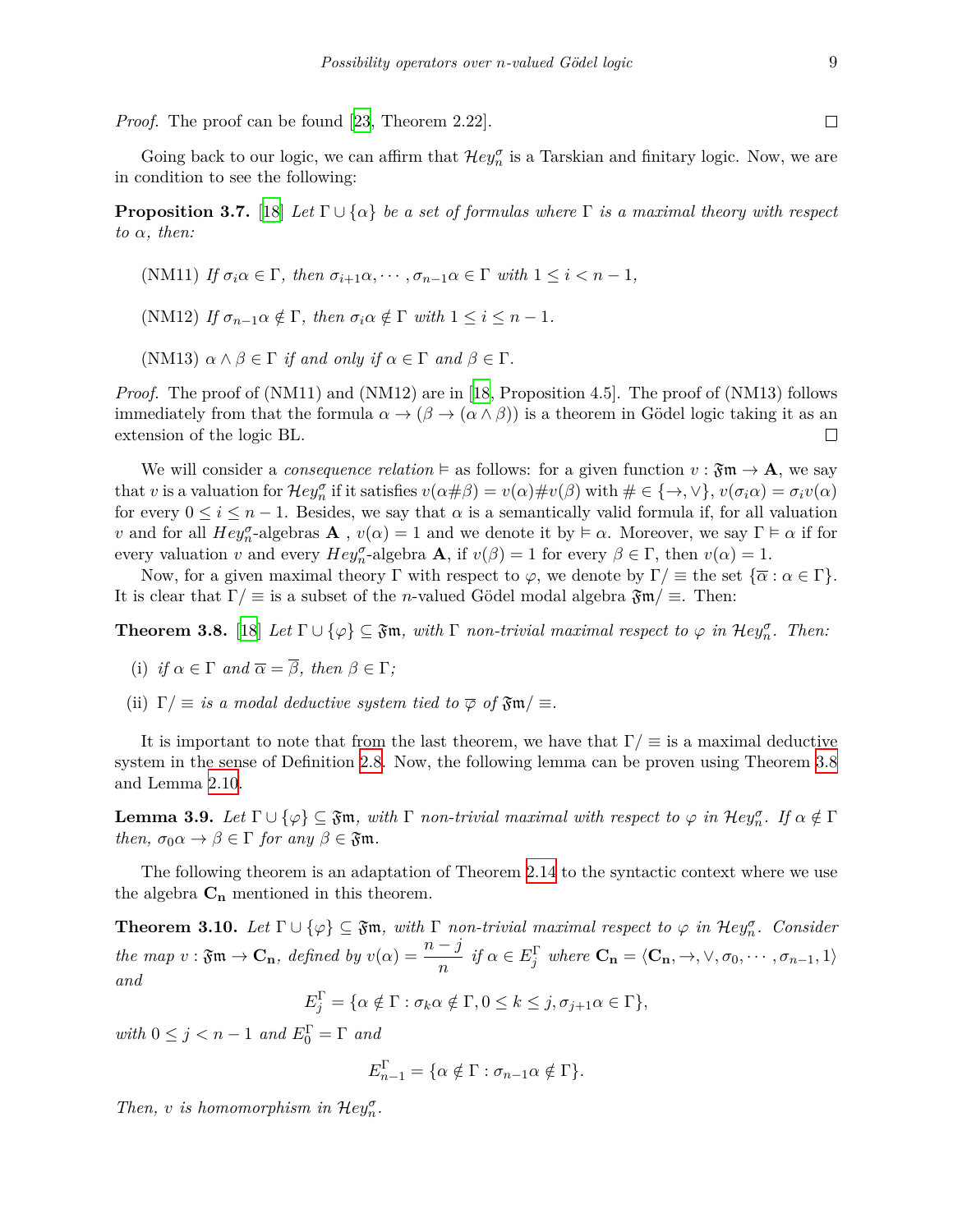*Proof.* We have to prove that *v* is an homomorphism. In paper [\[18](#page-13-4)], it was proved that  $v(\alpha \rightarrow$  $\beta$  =  $v(\alpha) \rightarrow v(\beta)$ ,  $v(\sigma_i \alpha) = \sigma_i v(\alpha)$  and  $v(\alpha \vee \beta) = v(\alpha) \vee v(\beta)$ . So, we only show that  $v(\alpha \wedge \beta) =$  $v(\alpha) \wedge v(\beta)$ . Let us suppose that  $v(\alpha \wedge \beta) = \frac{n-j}{n}$ . Then,  $\alpha \wedge \beta \in E_j^{\Gamma}$  and  $\sigma_s(\alpha \wedge \beta) \notin \Gamma$  (with  $0 \leq s \leq j$ ,  $\sigma_{i+1}(\alpha \wedge \beta) \in \Gamma$ . Thus, we have to prove that  $\sigma_s(\alpha), \sigma_s(\beta) \notin \Gamma$  (with  $0 \leq s \leq j$ ) and  $\sigma_{j+1}(\alpha), \sigma_{j+1}(\beta) \in \Gamma$ . Indeed, if  $\sigma_s(\alpha), \sigma_s(\beta) \in \Gamma$ , then from  $(\sigma - G7)$  we obtain that  $\sigma_s(\alpha \wedge \beta) \in \Gamma$ (with  $0 \le s \le j$ ), which is a contradiction. Therefore,  $\sigma_s(\alpha \wedge \beta) \notin \Gamma$  with  $0 \le s \le j$ . Taking into account (NM13), it is easy to see that  $\sigma_{j+1}(\alpha), \sigma_{j+1}(\beta) \in \Gamma$  implies  $\sigma_{j+1}(\alpha) \wedge \sigma_{j+1}(\beta) \in \Gamma$  and then  $\sigma_{j+1}(\alpha \wedge \beta) \in \Gamma$  as desired.  $\Box$ 

**Theorem 3.11.** Let  $\Gamma \cup \{\varphi\} \subseteq \mathfrak{Fm}$ ,  $\Gamma \vdash \varphi$  *if and only if*  $\Gamma \models \varphi$ *.* 

*Proof.* It is not hard to see that every axiom of  $\mathcal{H}ey_n^{\sigma}$  is valid; furthermore, satisfaction is preserved by the inference rules.

Conversely, if  $\Gamma \not\vdash \varphi$ , then by Theorem [3.6](#page-7-0), there exists  $\Omega$  a non-trivial maximal respect to  $\varphi$ such that  $\Gamma \subseteq \Omega$ . By Theorem [3.10](#page-8-1), there exists a valuation  $v : \mathfrak{Fm} \to \mathbf{C}_n$  such that  $v(\psi) = 1$  iff  $\psi \in \Omega$ . By hypothesis, we know that  $\varphi \notin \Omega$ . So,  $v(\varphi) \neq 1$ , then  $\Omega \not\models \varphi$ . Since  $\Gamma \subseteq \Omega$ , then  $\Gamma \not\models \varphi$ , which is a contradiction.  $\Box$ 

# **4** The first-order logics of  $\mathcal{H}ey_{n}^{\sigma}$ : logic  $\mathcal{QH}ey_{n}^{\sigma}$

In this section, the first-order logic of  $\mathcal{H}ey_n^{\sigma}$  will be introduced. To this end, let us start by assuming  $\Theta$  the propositional signature of  $\mathcal{H}ey_n^{\sigma}$ , as well as two quantified symbols  $\forall$  and  $\exists$ , together with the punctuation marks, commas and parentheses. Furthermore, let us consider *V ar* be a denumerable set of individual variables. We denote by  $\mathfrak{Fm}_{\Sigma}$  the set of the formulas and denote by *Ter* the absolutely free algebra of the terms. Next, we will consider a complete  $Hey_n^{\sigma}$ -algebra **A** as a lattice in which all subsets have both a supremum and an infimum.

As usual, a first-order signature  $\Sigma$  is a triple  $\langle \mathcal{P}, \mathcal{F}, \mathcal{C} \rangle$ , where  $\mathcal{P}$  denotes a non-empty set of predicate symbols,  $\mathcal F$  is a set of function symbols and  $\mathcal C$  denotes a set of of individual constants. The notions of bound and free variables, closed terms, sentences, and substitutability are also defined in the standard way.

 $A \Sigma$ -structure  $\mathfrak A$  is a pair  $\langle \mathbf A, \mathbf S \rangle$  where  $\mathbf A$  is a complete  $Hey_n^{\sigma}$ -algebra,  $\mathbf S = \langle S, \{P_{\mathbf S}\}_{P \in \mathcal P}, \{f_{\mathbf S}\}_{f \in \mathcal F}, \mathcal C, \cdot^{\mathfrak A} \rangle$ , *S* is a non-empty domain and <sup>2</sup> is an interpretation map which assigns:

- to each individual constant  $c \in \mathcal{C}$ , an element  $c^{\mathfrak{A}}$  of *S*;
- to each functional symbol *f*, a function  $f^{\mathfrak{A}} : S^n \to S$ ;
- to each predicate symbol *P* of arity *n*, a function  $P^{\mathfrak{A}} : S^n \to A$ .

By  $\varphi(x/t)$ , we denote the formula that results from  $\varphi$  by replacing simultaneously all the free occurrences of the variable *x* by *t*.

Let  $\Sigma$  be a first-order signature. The logic  $\mathcal{QH}ev_n^{\sigma}$  over  $\Sigma$  is obtained by extending  $\mathcal{H}ev_n^{\sigma}$  to the new language and adding the following axioms and rules:

#### **Axioms Schemas**

- $(Q1)$   $\varphi(x/t) \rightarrow \exists x \varphi$ , if t is a term free for x in  $\varphi$ ,
- (Q2)  $\forall x \varphi \rightarrow \varphi(x/t)$ , if *t* is a term free for *x* in  $\varphi$ ,
- (Q3)  $\sigma_i \exists x \varphi \leftrightarrow \exists x \sigma_i \varphi$ , with  $1 \leq i \leq n-1$ ,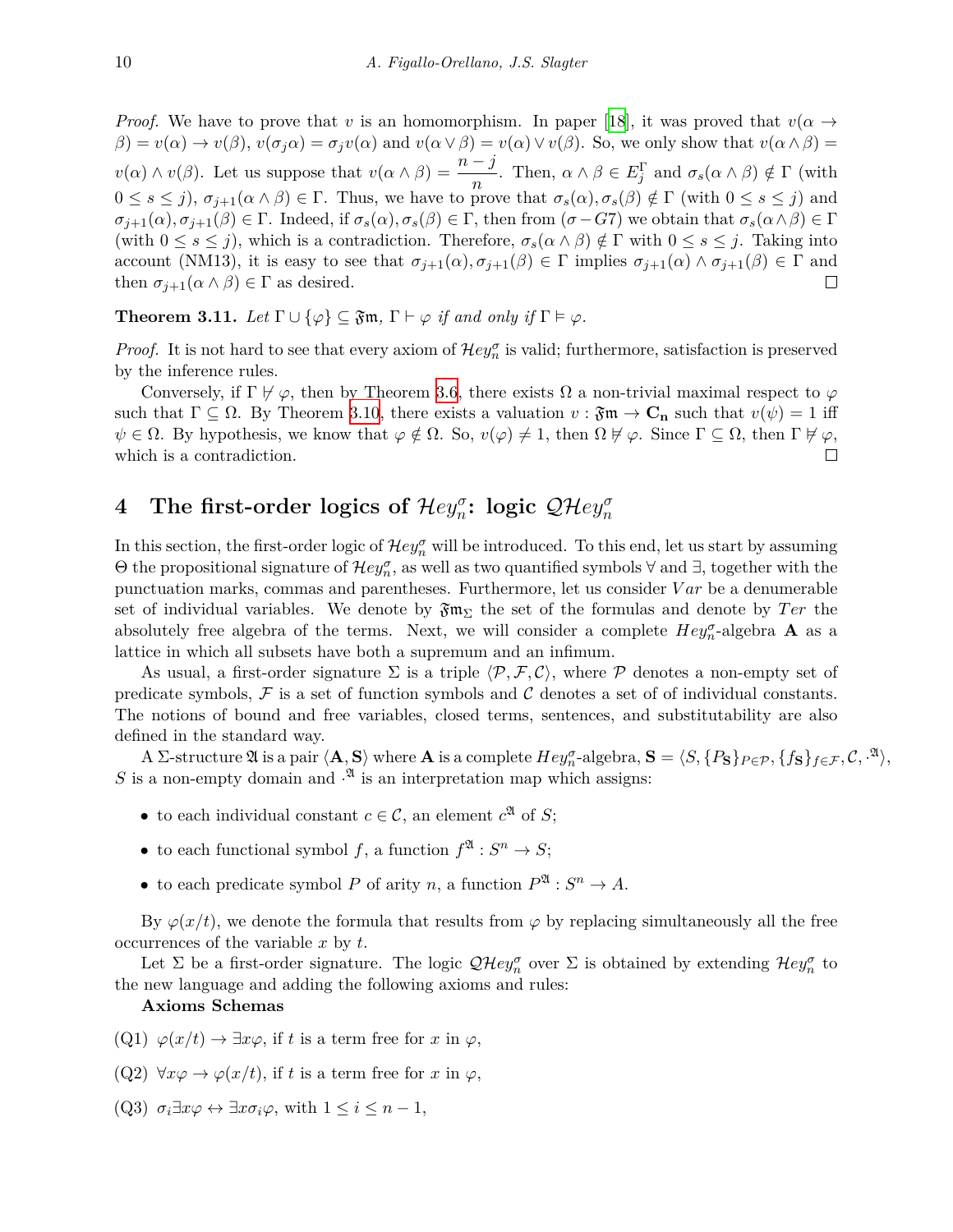(Q4)  $\sigma_i \forall x \varphi \leftrightarrow \forall x \sigma_i \varphi$ , with  $1 \leq i \leq n-1$ .

#### **Inference rules**

 $(QR1)$   $\frac{\alpha \rightarrow \beta}{2}$  $\frac{a}{\exists x\alpha \to \beta}$ , and *x* does not occur free in  $\beta$ , (QR2)  $\frac{\alpha \to \beta}{\alpha \to \forall x \beta}$ , and *x* does not occur free in  $\alpha$ ,

We denote by *⊢*  $\alpha$  the derivation of a formula  $\alpha$  in  $\mathcal{QH}ey_n^{\sigma}$ , and with  $\Gamma \vdash \alpha$  the derivation of *α* from the set of premises Γ. These notions are defined as usual. We denote  $\vdash \varphi \leftrightarrow \psi$  as an abbreviation of  $\vdash \varphi \rightarrow \psi$  and  $\vdash \psi \rightarrow \varphi$ .

A  $\mathfrak A$ -valuation is a mapping  $v : Var \to S$ . By  $v[x \to a]$  we denote the the following  $\mathfrak A$ -valuation,  $v[x \to a](x) = a$  and  $v[x \to a](y) = v(y)$  for any  $y \in V$  such that  $y \neq x$ .

It is important to note that the axiom (Q3) and (Q4) comes from the definition of monadic MV*n*-algebras, see [\[15](#page-13-13), Section 7]. Furthermore, this request is present on monadic version of algebraic structures with possibility operators or simply unary operators where these operators commute with the quantifiers as we can see in the paper [[1](#page-12-0), [16,](#page-13-14) [19\]](#page-14-4).

Returning to our logic, let  $\mathfrak{S} = \langle \mathbf{A}, \mathbf{S} \rangle$  be a  $\Sigma$ -structure and v a  $\mathfrak{S}$ -valuation. We define the values of the terms and the truth values of the formulas in  $\mathfrak S$  for a valuation  $v$  as follows:

$$
||c||_{v}^{\mathfrak{S}} = c^{\mathfrak{S}} \text{ if } c \in S,
$$
  
\n
$$
||x||_{v}^{\mathfrak{S}} = v(x) \text{ if } x \in Var,
$$
  
\n
$$
||f(t_{1}, \dots, t_{n})||_{v}^{\mathfrak{S}} = f^{\mathfrak{S}}(||t_{1}||_{v}^{\mathfrak{S}}, \dots, ||t_{n}||_{v}^{\mathfrak{S}}), \text{ for any } f \in \mathcal{F},
$$
  
\n
$$
||P(t_{1}, \dots, t_{n})||_{v}^{\mathfrak{S}} = P^{\mathfrak{S}}(||t_{1}||_{v}^{\mathfrak{S}}, \dots, ||t_{n}||_{v}^{\mathfrak{S}}), \text{ for any } P \in \mathcal{P},
$$
  
\n
$$
||\alpha \rightarrow \beta||_{v}^{\mathfrak{S}} = ||\alpha||_{v}^{\mathfrak{S}} \rightarrow ||\beta||_{v}^{\mathfrak{S}},
$$
  
\n
$$
||\alpha \wedge \beta||_{v}^{\mathfrak{S}} = ||\alpha||_{v}^{\mathfrak{S}} \wedge ||\beta||_{v}^{\mathfrak{S}},
$$
  
\n
$$
||\alpha \vee \beta||_{v}^{\mathfrak{S}} = ||\alpha||_{v}^{\mathfrak{S}} \vee ||\beta||_{v}^{\mathfrak{S}},
$$
  
\n
$$
||\neg \alpha||_{v}^{\mathfrak{S}} = \neg ||\alpha||_{v}^{\mathfrak{S}},
$$
  
\n
$$
||\sigma_{i}\alpha||_{v}^{\mathfrak{S}} = \sigma_{i}||\alpha||_{v}^{\mathfrak{S}},
$$
  
\n
$$
||\forall x \alpha||_{v}^{\mathfrak{S}} = \bigwedge_{a \in S} ||\alpha||_{v[x \rightarrow a]}^{\mathfrak{S}},
$$
  
\n
$$
||\exists x \alpha||_{v}^{\mathfrak{S}} = \bigvee_{a \in S} ||\alpha||_{v[x \rightarrow a]}^{\mathfrak{S}}.
$$

Now, it is easy to see that the following property  $||\varphi(x/t)||_v^{\mathfrak{A}} = ||\varphi||_{v[x \to ||t||_v^{\mathfrak{A}}]}^{\mathfrak{A}}$  holds.

Now, we say that  $\mathfrak A$  and  $v$  **satisfy** a formula  $\varphi$ , denoted by  $\mathfrak A \vDash \varphi[v]$ , if  $||\varphi||_v^{\mathfrak A} = 1$ . Besides, we say that  $\varphi$  is **true**  $\mathfrak{S}$  if  $||\varphi||_v^{\mathfrak{A}} = 1$  for each  $\mathfrak{A}$ -valuation  $v$  and we denote it by  $\mathfrak{A} \models \varphi$ . We say that  $\varphi$  is a **semantical consequence** of  $\Gamma$  in  $\mathcal{QH}_n^{\sigma}$ , if, for any structure  $\mathfrak{A}:$  if  $\mathfrak{A} \models \gamma$  for each  $\gamma \in \Gamma$ , then  $\mathfrak{A} \models \varphi$ . In this case, we denote it by  $\Gamma \models \varphi$ .

The following technical result is essential to prove the Soundness Theorem.

<span id="page-10-0"></span>**Lemma 4.1.** [\[18](#page-13-4)] Let **A** be a complete  $Hey_n^{\sigma}$ -algebra and the set  $\{a_i\}_{i\in I}$  of elements of *A* for any *non-empty set I. Then, if there exists* ∨ *i∈I a<sup>i</sup> (* ∧ *i∈I ai), then there exists* ∨ *i∈I σja<sup>i</sup> (* ∧ *i∈I σjai), and also* ∨ *i∈I*  $\sigma_j a_i = \sigma_j \vee$ *i∈I a<sup>i</sup> and* ∧ *i∈I*  $σ_j a_i = σ_j$  Λ *i∈I*  $a_i$  *hold, for every*  $0 \leq j \leq n-1$ *.*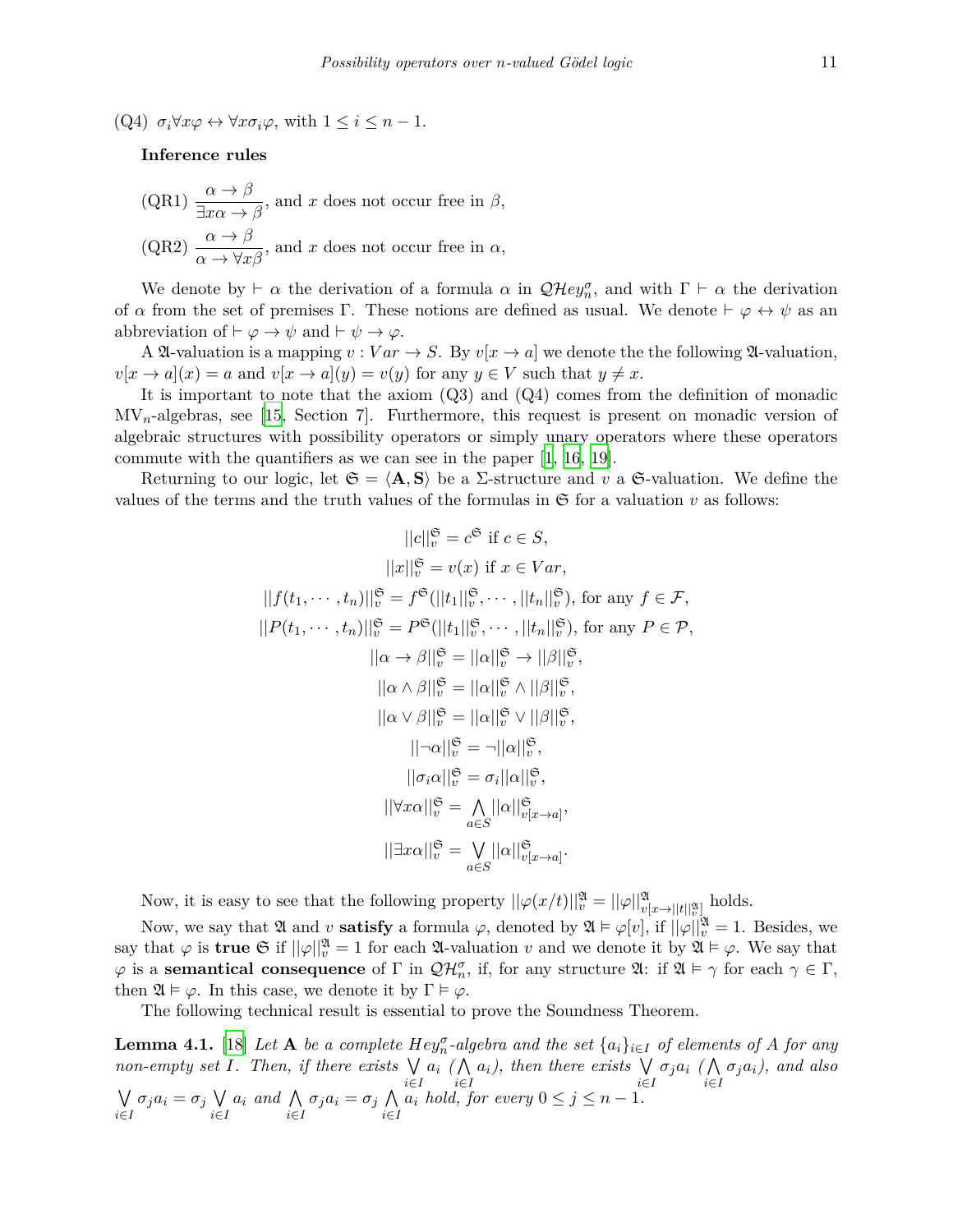**Theorem 4.2.** Let  $\Gamma \cup \{\varphi\} \subseteq \mathfrak{Fm}_{\Sigma}$ , if  $\Gamma \vdash \varphi$  then  $\Gamma \models \varphi$ 

*Proof.* Let us consider the fixed structure  $\mathfrak{M} = \langle \mathbf{A}, \mathbf{S} \rangle$ . Let  $\varphi$  be a formula such that  $\Gamma \vdash \varphi$ . Then, there exists  $\alpha_1, \dots, \alpha_n$  a derivation of  $\varphi$  from  $\Gamma$ . If  $n = 1$  then  $\varphi$  is an axiom or  $\varphi \in \Gamma$ . If  $\varphi \in \Gamma$ , then it is easy to see that  $\Gamma \models \varphi$ . If  $\varphi$  is an axiom we have the trueness of (*σ*-G1) to (*σ*-G8). Now, let us Suppose that  $\varphi$  is  $\alpha(x/t) \to \exists x\alpha$ . Then,  $||\varphi||_v^{\mathfrak{M}} = ||\alpha||_{v[x \to ||t||_v^{\mathfrak{M}}]}^{\mathfrak{M}} \to ||\exists x\alpha||_v^{\mathfrak{M}}$ . It is clear that  $v[x\rightarrow||t||]$ <sup>m</sup><sup>*n*</sup>  $\left| |\alpha| \right|_{v[x \to ||t||_v^{\mathfrak{M}}]}^{\mathfrak{M}} \leq \bigvee_{a \in \mathcal{A}}$  $||\alpha||_{v[x\rightarrow a]}^{\mathfrak{M}},$  then  $||\alpha||_{v[x\rightarrow||t||_{v}^{\mathfrak{M}}]}^{\mathfrak{M}} \leq ||\exists x\alpha||_{v}^{\mathfrak{M}}.$  Therefore  $||\alpha(x/t) \rightarrow \exists x\alpha||_{v}^{\mathfrak{M}} = 1.$ *a∈S* So, we have the axiom  $(Q1)$  is valid on  $\mathfrak{M} = \langle \mathbf{A}, \mathbf{S} \rangle$ . In an analogous way, we have the axiom  $(Q2)$ is also valid. To prove the validity of  $(Q3)$  and  $(Q4)$ , we need to use Lemma [4.1.](#page-10-0) Besides, it is not difficult to see that satisfaction is preserved by the inference rules.  $\Box$ 

In what follows, we will prove a strong version of Completeness Theorem for  $\mathcal{QH}_n^{\sigma}$  using the Lindenbaum-Tarski algebra in a similar way to the propositional case. First, let us consider the notion of (maximal) consistent and closed theories with respect to some formula in the same way as the propositional case. Therefore, we have that Lindenbaum- Łoś Theorem holds for  $\mathcal{QH}_n^{\sigma}$ , see Section 3. The relation  $\equiv$  defined by  $\alpha \equiv \beta$  iff  $\vdash \beta \rightarrow \alpha$  and  $\vdash \alpha \rightarrow \beta$ . Thus, we have the algebra  $\mathfrak{Fm}_{\Sigma}/\equiv$  is a  $Hey_{n}^{\sigma}$ -algebra and the proof is exactly the same as in the propositional case. On the other hand, it is clear that  $\mathcal{QH}_n^{\sigma}$  is a Tarskian and finitary logic, see Section 3. Then, we have the following:

<span id="page-11-0"></span>**Lemma 4.3.** [[18](#page-13-4)] Let  $\Gamma \cup \{\varphi\} \subseteq \mathfrak{Fm}_{\Sigma}$ , with  $\Gamma$  *non-trivial maximal with respect to*  $\varphi$  *in*  $\mathcal{QH}_{n}^{\sigma}$ *. Let*  $\Gamma/\equiv$   $=\{\overline{\alpha} : \alpha \in \Gamma\}$  *be a subset of*  $\mathfrak{Fm}_{\Sigma}/\equiv$ *, then:* 

- (i) If  $\alpha \in \Gamma$  and  $\overline{\alpha} = \overline{\beta}$ , then  $\beta \in \Gamma$ . Besides, it is verified that  $\Gamma/\equiv = {\overline{\alpha} : \Gamma \vdash \alpha}$  *in this case we say that it is closed.*
- (ii)  $\Gamma/\equiv$  *is a modal deductive system of*  $\mathfrak{Fm}_{\Sigma}/\equiv$ *. Also, if*  $\overline{\varphi} \notin \Gamma/\equiv$  *and for any modal deductive system*  $\overline{D}$  *being closed in the sense of 1 and containing properly to*  $\Gamma/\equiv$ , *then*  $\overline{\varphi} \in \overline{D}$ *.*

The previous lemma is essential in the proof of Completeness Theorem because it allow us to prove the following technical result:

<span id="page-11-1"></span>**Proposition 4.4.** Let  $\mathfrak{Fm}_{\Sigma}/\Gamma$  be the Hey<sub>*n*</sub>-algebra defined as:  $\alpha \equiv_{\Gamma} \beta$  iff  $\alpha \to \beta, \beta \to \alpha \in \Gamma$ . *Then,*  $\mathfrak{Fm}_{\Sigma}/\Gamma$  *is a finite chain which is a simple*  $Hey_n^{\sigma}$ *-algebra.* 

*Proof.* For a given maximal consistent theory  $\Gamma$  of  $\mathfrak{Fm}_{\Sigma}$ , we have  $\Gamma/\equiv$  is a maximal modal deductive system of  $\mathfrak{Fm}_{\Sigma}/\equiv$ , this is thanks to Lemma [4.3.](#page-11-0) Let us denote  $A := \mathfrak{Fm}_{\Sigma}/\equiv$  and  $\theta := \Gamma / \equiv$  by well-known results of Universal algebra, we have the quotient algebra  $A/\theta$  is a simple algebra, see Theorem [2.14](#page-5-0).

From the latter and by adapting the first isomorphism theorem, we have that  $A/\theta$  is isomorphic to  $\mathfrak{Fm}_{\Sigma}/\Gamma$  where it is defined by the congruence  $\alpha \equiv_{\Gamma} \beta$  iff  $\alpha \to \beta, \beta \to \alpha \in \Gamma$  as desired.  $\Box$ 

Now, we are in conditions to prove the following central theorem:

<span id="page-11-2"></span>**Theorem 4.5.** Let  $\Gamma \cup \{\varphi\}$  be a set of formulas sentences, if  $\Gamma \models \varphi$  then  $\Gamma \vdash \varphi$ .

*Proof.* Let us suppose  $\Gamma \models \varphi$  and  $\Gamma \not \vdash \varphi$ . Then, by Lindenbaum- Łoś Lemma, there exists  $\Delta$ maximal consistent theory with respect to  $\varphi$  such that  $\Gamma \subseteq \Delta$ . Now, consider the algebra  $\mathfrak{Fm}_{\Sigma}/\Delta$ defined by the congruence  $\alpha \equiv_{\Delta} \beta$  iff  $\alpha \to \beta, \beta \to \alpha \in \Delta$ . We know that  $\mathfrak{Fm}_{\Sigma}/\Delta$  is isomorphic to a subalgebra of **C<sup>n</sup>** (by Proposition [4.4\)](#page-11-1) and so complete as a lattice, in view of the above observations.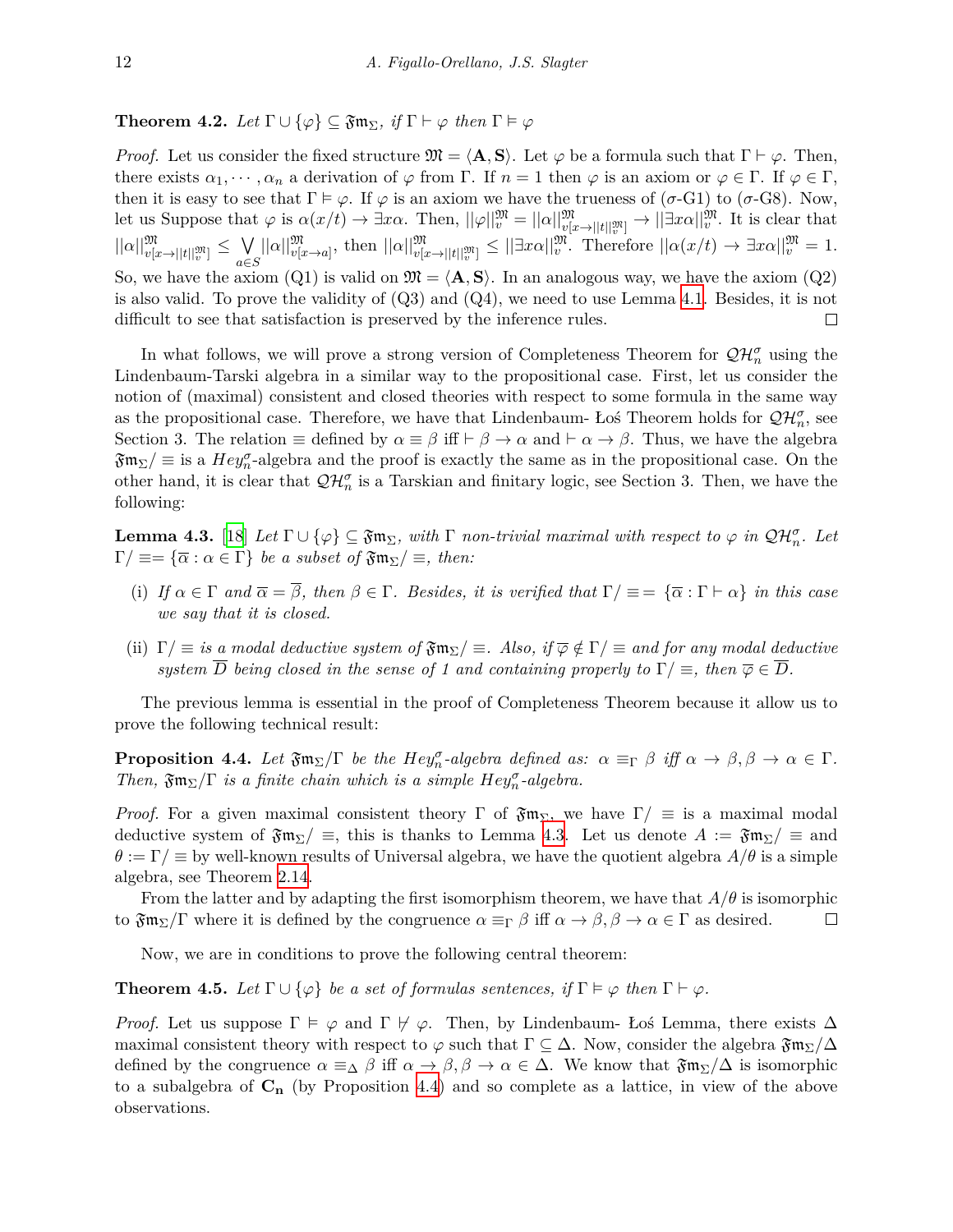Let us consider the function  $\pi_{\Delta} : \mathfrak{Fm} \to \mathfrak{Fm}_{\Sigma}/\Delta$  (the canonical projection) and the structure  $\mathfrak{M} = \langle \mathfrak{Fm}_{\Sigma}/\Delta, Ter, \cdot Ter \rangle$  where  $Ter$  is a set of terms defined at the beginning of the section. So, it is clear that for every  $t \in Ter$  we have a constant  $\hat{t}$  of  $\Sigma$ . Now, we can consider a function  $\mu: Var \to Ter$  defined by  $\mu(x) = x$  and the interpretation  $|| \cdot ||^{\mathfrak{M}}_{\mu} : \mathfrak{Fm} \to \mathfrak{Fm}_{\Sigma}/\Delta$  defined by:

- if  $\hat{t}$  is a constant, then  $||\hat{t}||^{\mathfrak{M}}_{\mu} := t$ ;
- if  $f \in \mathcal{F}$ , then  $||f(t_1, \dots, t_n)||_{\mu}^{\mathfrak{M}} = f(t_1, \dots, t_n);$
- if  $P \in \mathcal{P}$ , then  $||P(t_1, \dots, t_n)||_{\mu}^{\mathfrak{M}} = \pi_{\Delta}(P(t_1, \dots, t_n)).$

Our interpretation is defined for atomic formulas, but it is easy to see that  $||\alpha||_{\mu}^{\mathfrak{M}} = \pi_{\Delta}(\alpha)$ for every quantifier-free formula  $\alpha$ . Moreover, it is easy to see that for every formula  $\phi(x)$  and every term *t*, we have  $||\phi(x/\hat{t})||^{\mathfrak{M}}_{\mu} = ||\phi(x/t)||^{\mathfrak{M}}_{\mu}$ . Therefore, from the latter property and by (Q1) and (RQ1), we have  $||\forall x \alpha||_{\mu}^{\mathfrak{M}} = \Lambda$  $||\alpha||_{\mu[x\to a]}^{\mathfrak{M}}$  and now using (Q2) and (RQ2), we obtain *a∈T*<sup>Θ</sup>  $||\exists x\alpha||^{\mathfrak{M}}_{\mu} = ∨$  $||\alpha||_{\mu[x\to a]}^{\mathfrak{M}}$ . So,  $||\cdot||_{\mu}^{\mathfrak{M}}$  is an interpretation map such that  $||\alpha||_{\mu}^{\mathfrak{M}} = 1$  iff  $\alpha \in \Delta$ . On *a∈T*<sup>Θ</sup> the other hand, it is not hard to see for every formula  $\beta \in \Gamma \cup \{\alpha\}$ , we have  $||\beta||_{\mu}^{\mathfrak{M}} = ||\beta||_{\nu}^{\mathfrak{M}}$  for every  $\mathfrak{M}\text{-}\mathrm{valuation}\ v$ . Therefore,  $\mathfrak{M} \models \gamma$  for every  $\gamma \in \Gamma$  but  $\mathfrak{M} \not\models \varphi$ .  $\Box$ 

Given a formula  $\varphi$  and suppose  $\{x_1, \dots, x_n\}$  is the set of variables of  $\varphi$ , the *universal closure* of  $\varphi$  is defined by  $\forall x_1 \cdots \forall x_n \varphi$ . Thus, it is clear that if  $\varphi$  is a sentence, then the universal closure of  $\varphi$  is itself. Now, we are in position to prove the following Completeness Theorem for formulas:

**Theorem 4.6.** *Let*  $\Gamma \cup \{\varphi\}$  *be a set formulas. If*  $\Gamma \models \varphi$ *, then*  $\Gamma \vdash \varphi$ *.* 

*Proof.* Let us suppose  $\Gamma \models \varphi$  and consider the set  $\forall \Gamma$  the universal closure of  $\Gamma$ . From the latter and definition of  $\models$ , we have  $\forall \Gamma \models \forall x_1 \cdots \forall x_n \varphi$ . Then, according to Theorem [4.5](#page-11-2),  $\forall \Gamma \vdash \forall x_1 \cdots \forall x_n \varphi$ . Now, from latter and (Q1) and (RQ1), we have  $\Gamma \vdash \varphi$  as desired.  $\Box$ 

## **5 Concluding remarks**

In this paper, we have studied logics associated to the class of *n*-valued *σ*-Gödel logic. These logics have been presented in the propositional and first-order versions. The axiomatic for the Gödel logic is displayed by extending to Basic Fuzzy logic (BL) with a special axiom. Furthermore, Adequacy theorem for the quantified versions is not based in adding axiom of *constant domain*, in general, the proof is different to the one given for ∆-fuzzy logics. As future work, we are interested in studying BL logic expanded by  $\sigma_i$  operators presented here. Recall that the BL logic has as axiomatic extension Łukasiewicz logic and, in *n*-valued case, this logic has expressive power enough to define the  $\sigma_i$  operator in terms of the connective of the language, see, for instance, [\[15](#page-13-13), Section 7. In our paper, the axiomatization for  $\sigma_i$  operators is different to the one given by Baaz for  $\Delta$  operator. So, we will explore if our axiomatization for Gödel logic is good enough to the BL finite-valued logic.

## **References**

<span id="page-12-0"></span>[1] F. Almin̆ana, G. Pelaitay, *Monadic k × j-rough Heyting algebras*, Archive for Mathematical Logic, (2021), DOI:10.1007/s00153-021-00802-6.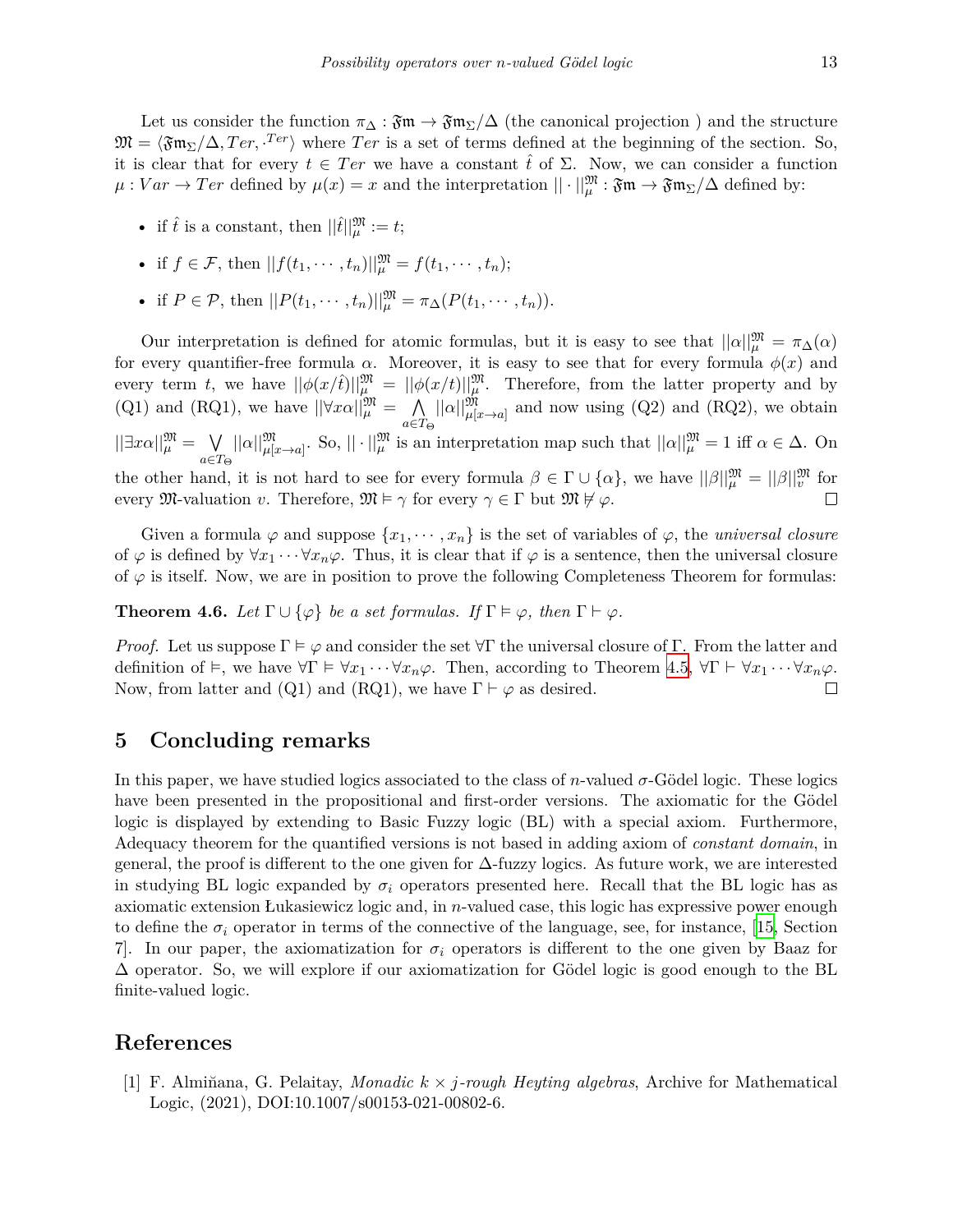- <span id="page-13-5"></span>[2] M. Baaz, *Infinite-valued Gödel logics with* 0*-*1*-projections and relativizations*. In GÖDEL 96, LNL **6**, Hájek P. (Ed.), Springer-Velag, (1996), 23-33.
- <span id="page-13-0"></span>[3] V. Boicescu, A. Filipoiu, G. Georgescu, S. Rudeanu, *Łukasiewicz - Moisil algebras*, Annals of Discrete Mathematics, 49, North - Holland, 1991.
- <span id="page-13-2"></span>[4] M. Canals Frau, A.V. Figallo, (*n* + 1)*-valued Hilbert modal algebras*, Notas de la Sociedad Matematica de Chile, X(1) (1991), 143–149.
- <span id="page-13-3"></span>[5] M. Canals Frau, A.V. Figallo, (*n* + 1)*-valued modal implicative semilattices*, 1992 Proceedings The 22nd International Symposium on Multiple-Valued Logic, 190–196. IEEE Computer Society, 1992.
- <span id="page-13-12"></span>[6] M.C. Canals Frau, A.V. Figallo, G. Pelaitay, *Congruences on bounded Hilbert algebras with Moisil possibility operators*, South American Journal of Logic, (2021), URL: http://www.salogic.org/aaccess/Canals-Frau-Figallo-Pelaitay.pdf.
- [7] R. Cignoli, *Estudio algebraico de lógicas polivalentes. Algebras de Moisil de orden n*, Ph. D. thesis, Universidad Nacional del Sur, Bahia Blanca, 1969.
- <span id="page-13-1"></span>[8] R. Cignoli, *Proper n-valued Łukasiewicz algebras as S-algebras of Łukasiewicz n-valued propositional calculi*, Studia Logica, 41(1) (1982), 3–16.
- <span id="page-13-10"></span>[9] M. Coniglio, A. Figallo-Orellano, A. Hernández-Tello, M. Pérez-Gaspar, *G'3 as the logic of modal 3-valued Heyting algebras*, Journal of Applied Logic, 9(1) (2022), 175–197.
- <span id="page-13-6"></span>[10] F. Esteva, L. Godo. *Monoidal t-norm based logic: Towards a logic for left-continuous t-norms*, Fuzzy Sets and Systems, 124 (2001), 271–288.
- <span id="page-13-7"></span>[11] F. Esteva, L. Godo, P. Hájek, M. Navara, *Residuated fuzzy logics with an involutive negation*, Archive for Mathematical Logic, 39 (2000), 103–124.
- <span id="page-13-8"></span>[12] F. Esteva, L. Godo, F. Montagna, *The Ł*Π *and the Ł*Π 1 2 *logics: Two complete fuzzy systems joining Łukasiewicz and product logics*, Archive for Mathematical Logic, 40(1) (2001), 39–67.
- [13] A. V. Figallo, G. Pelaitay, J. Sarmiento, *C<sup>n</sup> algebras with Moisil possibility operators*, Logic Journal of the IGPL, 28(6) (2020), 1141–1154.
- <span id="page-13-11"></span>[14] A. Figallo Orellano, *Notes on Hilbert lattices*, International Mathematical Forum, 6(68) (2011), 3371–3379.
- <span id="page-13-13"></span>[15] A. Figallo Orellano, *A preliminary study of MV-algebras with two quantifiers which commute*, Studio Logica, 104 (2016), 931–956.
- <span id="page-13-14"></span>[16] A. Figallo Orellano, I. Pascual, *On monadic operators on modal pseudo-complemented De Morgan algebras and tetravalent modal algebras*, Studio Logica, 107 (2019), 591–611.
- <span id="page-13-9"></span>[17] A. Figallo-Orellano, J. Slagter, *An algebraic study of the first order version of some implicational fragments of the three-valued Łukasiewicz logic*, Computación y Sistemas, (2022), URL: https://arxiv.org/abs/2011.09868.
- <span id="page-13-4"></span>[18] A. Figallo-Orellano, J. Slagter, *Monteiro's algebraic notion of maximal consistent theory for Tarskian logics*, Fuzzy Sets and Systems, (2022), DOI:10.1016/j.fss.2022.04.007.